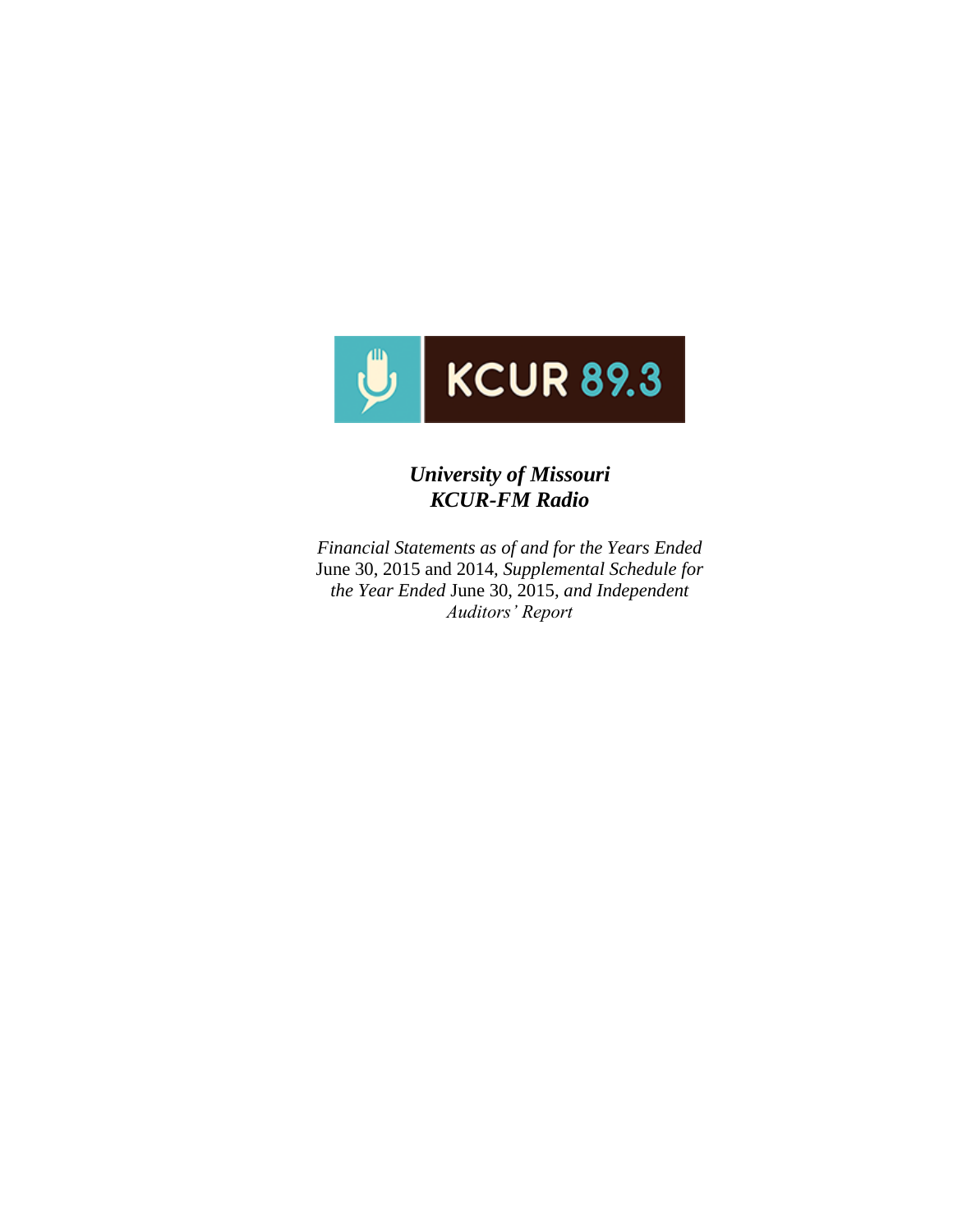#### **TABLE OF CONTENTS**

|                                                                                  | Page |  |  |  |
|----------------------------------------------------------------------------------|------|--|--|--|
| <b>Management's Discussion and Analysis</b><br><b>Statements of Net Position</b> |      |  |  |  |
| <b>Independent Auditors' Report</b>                                              | 7    |  |  |  |
| Basic Financial Statements as of and for the Years Ended June 30, 2015 and 2014: |      |  |  |  |
|                                                                                  | 9    |  |  |  |
| Statements of Revenues, Expenses and Changes in Net Position                     | 10   |  |  |  |
| <b>Statements of Cash Flows</b>                                                  | 11   |  |  |  |
| Notes to Basic Financial Statements                                              | 12   |  |  |  |
| Supplemental Information for the Year Ended June 30, 2015:                       |      |  |  |  |
| Supplemental Schedule of Non-Federal Financial Support                           | 28   |  |  |  |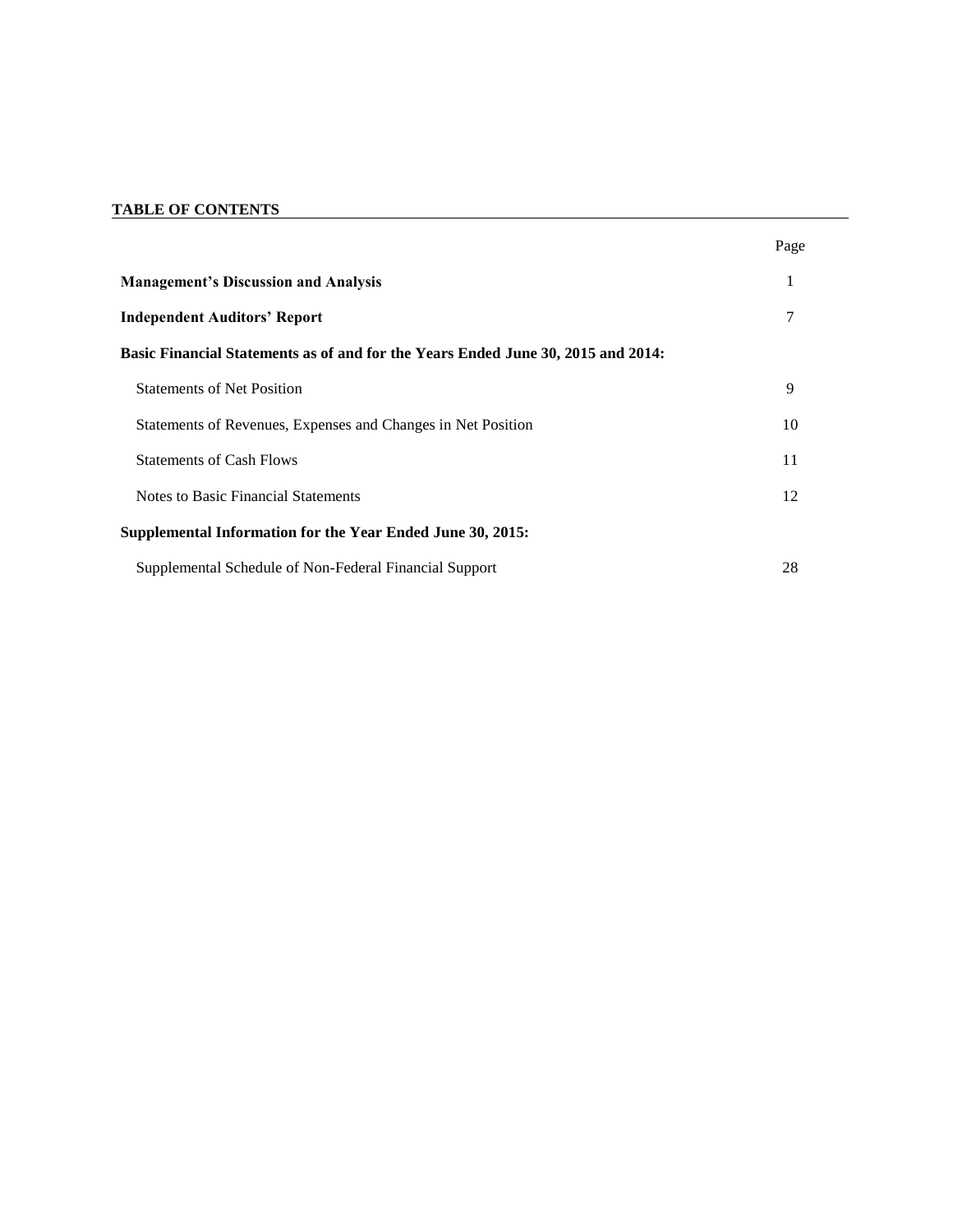### **MANAGEMENT'S DISCUSSION & ANALYSIS (Unaudited) As of and for the Years Ended June 30, 2015 and 2014**

This management's discussion and analysis ("MD&A") of KCUR-FM Radio (the "Station") provides an overview of the Station's financial performance for the fiscal years ended June 30, 2015 and 2014. Please read it in conjunction with the audited financial statements for the period and the Annual Financial Report ("AFR") to the Corporation for Public Broadcasting ("CPB").

#### **OVERVIEW OF THE OPERATIONS**

The Station is a department of the Kansas City campus of the University of Missouri (the "University") and operates under a FCC license issued to the Curators of the University of Missouri. The University provides on-going, line item funding as well as indirect institutional support (e.g. studio and office space, custodial services, and human resources support). The University's indirect institutional support to the Station is significant to the Station's financial activities and is fully described in the annual report to CPB.

The University is classified by the IRS as an entity of the State of Missouri and is chartered under Missouri state law. The Station's financial activities are managed under policies and procedures of the University and are subject to internal audit and control by the University. The University and the Station both receive annual external audits. For the Station, the external audit is a condition of annual grant funding from CPB. CPB is a private, non-profit corporation created by Congress in 1967. CPB is not a governing agency. It promotes public telecommunications services (television, radio and on-line) for the American people.

#### **KCUR ACCOUNTING AND FINANCIAL REPORTING**

This report includes three financial statements: the Statements of Net Position, the Statements of Revenues, Expenses and Changes in Net Position, and the Statements of Cash Flows. The financial statements of the Station are prepared in accordance with accounting principles generally accepted in the United States of America as prescribed by the Governmental Accounting Standards Board ("GASB").

The notes to the financial statements provide required disclosures and other information that are essential to full understanding of the material data provided in the statements. The notes present information about the Station's accounting policies, significant account balances and activities, material risks, obligations, commitments, contingencies, and subsequent events, if any.

The Station's annual audited financial statements and reports to CPB are available for public inspection during business hours in the Station's public file located at 4825 Troost, Suite 202, Kansas City, Missouri.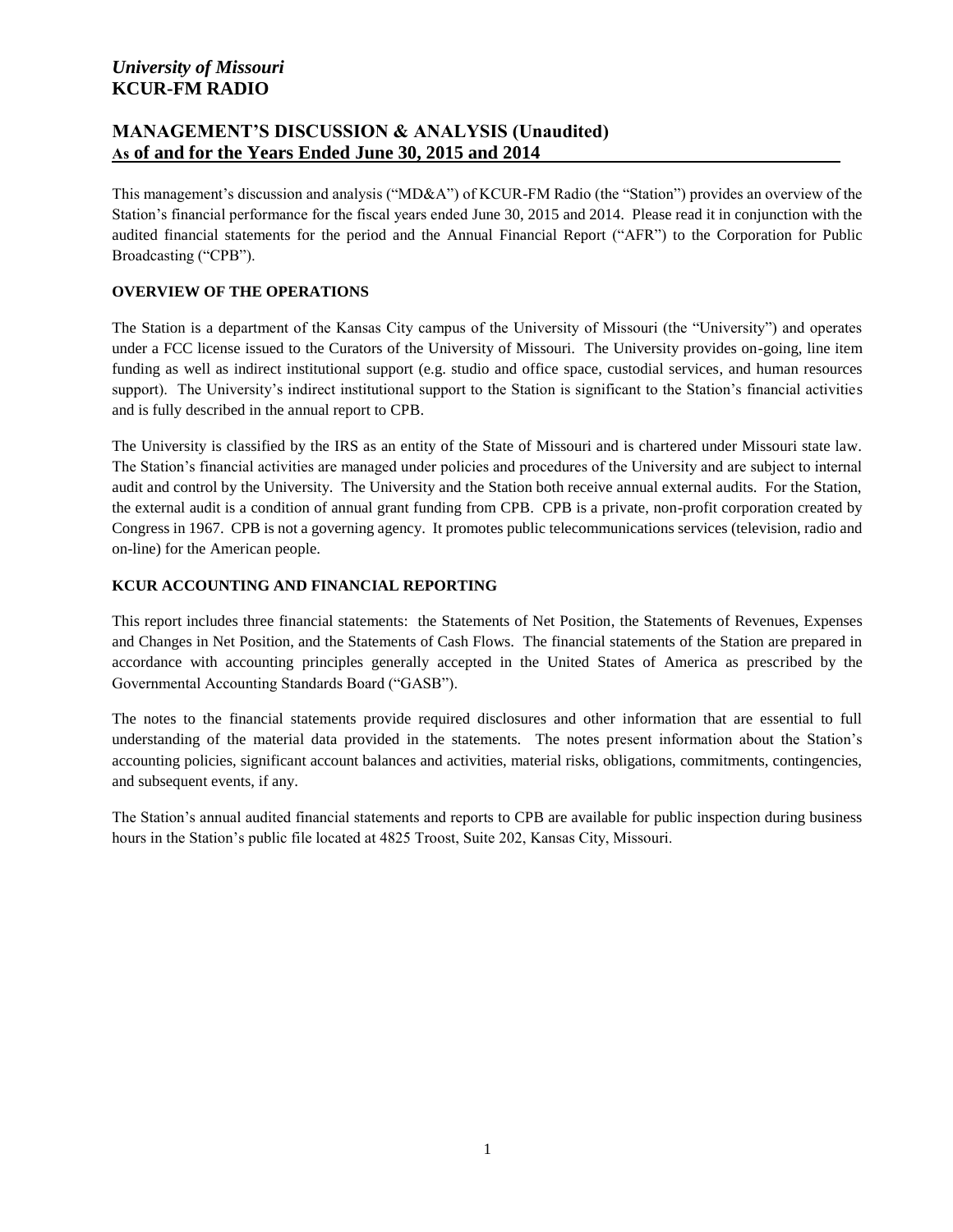### **MANAGEMENT'S DISCUSSION & ANALYSIS (Unaudited) As of and for the Years Ended June 30, 2015 and 2014**

#### **UNFUNDED PENSION LIABILITY**

In the Financial Statements for FY2015, KCUR was required to add significant amounts and lengthy disclosures related to unfunded pension liability. This was done to implement Statements #67 and #68 issued by the General Accounting Standards Board (GASB). KCUR is an editorially independent community service of the University of Missouri – Kansas City, and organizationally is a department of the University. The University of Missouri System implemented GASB #67 and #68 in FY2014. The GASB #68 Implementation Guide, dated January 2014, does not mention separately-issued financial statements of departments. However, in the AICPA's State and Local Audit Guide, dated June 2015, the AICPA states that the pension liability of the University should be allocated to any department that issues financial statements, and the department should make all of the disclosures that are made by the University. For CPB filing purposes, all adjustments related to unfunded pension liability are eliminated from the Station financial information.

KCUR has been contributing to the retirement plan for all of its employees in accordance with the direction of the University. KCUR will continue to make contributions. The contribution rate (for FY2015, 10.11% of benefit-eligible salaries) might increase over time. Any increased contributions will be current expenses of any future year and will be funded by KCUR in the same year. The obligation of the unfunded pension liability will be paid by the University and any payments are included in the support of the Station on the Statement of Cash Flows.

The following shows KCUR's fund balances before adjustments for unfunded pension liability.

|                                                      | <b>Fiscal Year</b><br>2015 | <b>Fiscal Year</b><br>2014 |
|------------------------------------------------------|----------------------------|----------------------------|
| Fund balances before adjustments for unfunded        |                            |                            |
| pension liability                                    | 4,078,529<br>S.            | 3,975,649<br>S             |
| Capital assets                                       | 115,134                    | 116,351                    |
| Net adjustments for unfunded pension liability       | (445,768)                  | (488,005)                  |
| Total net position on the statements of net position | 3,747,895                  | 3,603,995                  |

#### **STATEMENTS OF NET POSITION**

The Statements of Net Position present the financial position of the Station at the end of the fiscal year and include all assets and deferred outflow of resources and all liabilities and deferred inflow of resources of the Station. The Net Position presents the current financial condition of the Station. Assets and liabilities are generally measured using current values, with certain exceptions, such as capital assets, which are stated at cost, less accumulated depreciation.

A summary of the Station's assets, deferred outflow of resources, liabilities, deferred inflow of resources, and net position at June 30, 2015 and 2014, is as follows: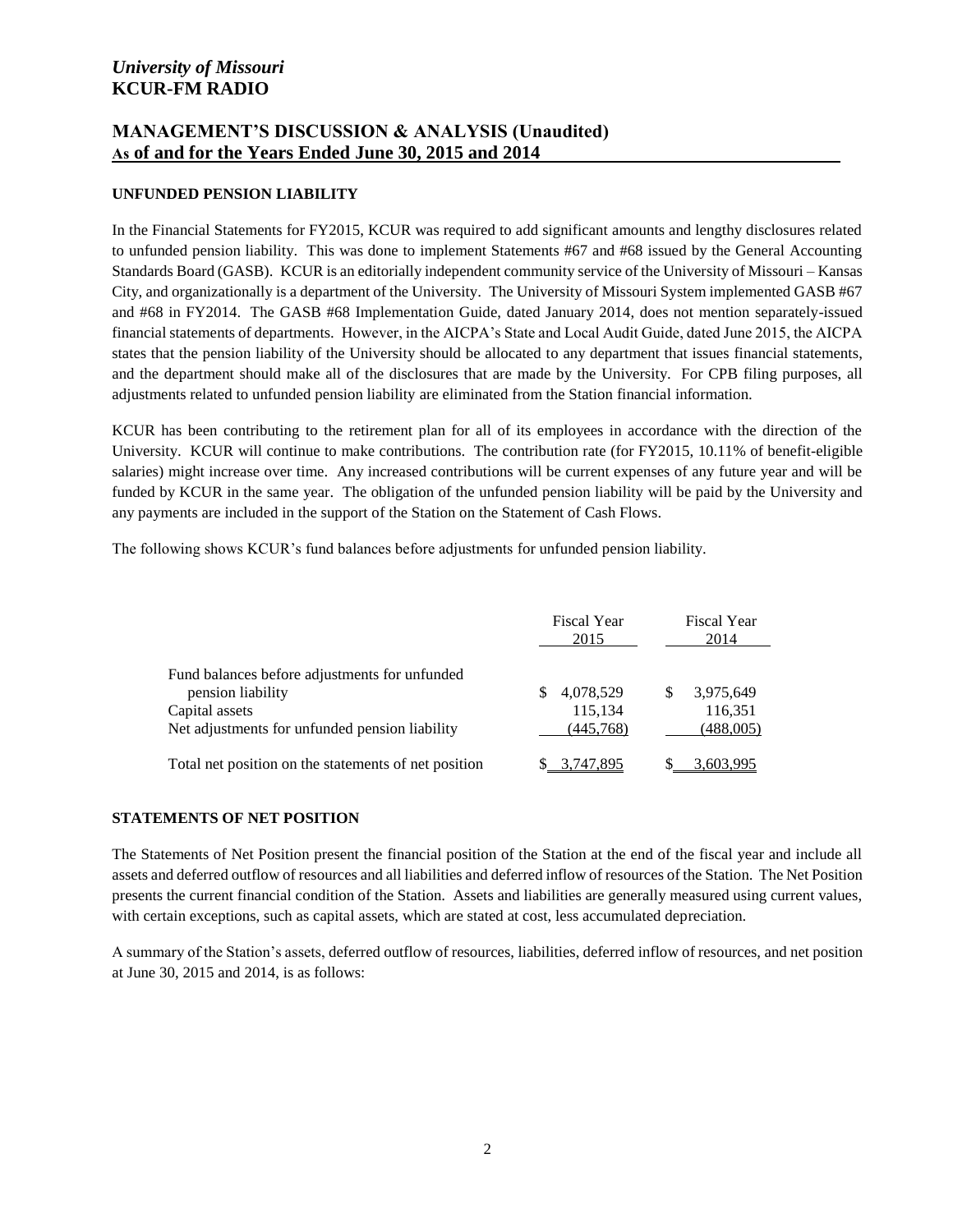#### **MANAGEMENT'S DISCUSSION & ANALYSIS (Unaudited) As of and for the Years Ended June 30, 2015 and 2014**

|                                                                                    | Fiscal Year 2015                    | Fiscal Year 2014                        |
|------------------------------------------------------------------------------------|-------------------------------------|-----------------------------------------|
| <b>Assets</b>                                                                      |                                     |                                         |
| <b>Current Assets</b><br>Long-Term Investments<br>Capital Assets, Depreciable, Net | \$2,668,389<br>1,731,157<br>115,134 | \$<br>2,794,011<br>1,736,030<br>116,351 |
| <b>Total Assets</b>                                                                | 4,514,680                           | 4,646,392                               |
| Deferred Outflow of Resources                                                      | 154,873                             |                                         |
| <b>Total Assets and Deferred Outflow of Resources</b>                              | \$4,669,553                         | 4,646,392                               |
| <b>Liabilities and Net Position</b>                                                |                                     |                                         |
| <b>Current Liabilities</b><br>Non-current Liabilities                              | \$<br>270,478<br>651,180            | \$<br>518,242<br>317,860                |
| <b>Total Liabilities</b>                                                           | 921,658                             | 836,102                                 |
| Deferred Inflow of Resources                                                       |                                     | 206,295                                 |
| Total Liabilities and Deferred Inflow of Resources                                 | 921,658                             | 1,042,397                               |
| <b>Net Position</b>                                                                |                                     |                                         |
| <b>Invested in Capital Assets</b><br>Unrestricted -                                | 115,134                             | 116,351                                 |
| Other Finds                                                                        | 1,803,543                           | 1,710,311                               |
| <b>Board Designated Quasi-Endowment</b>                                            | 1,558,796                           | 1,593,401                               |
| Restricted Expendable-Endowment                                                    | 270,422                             | 183,932                                 |
| <b>Total Net Position</b>                                                          | 3,747,895                           | 3,603,995                               |
| Total Liabilities, Deferred Inflow of Resources                                    |                                     |                                         |
| and Net Position                                                                   | \$4,669,553                         | 4,646,392                               |

#### F**iscal Year 2015 Compared to Fiscal Year 2014**

**Total assets** decreased by \$131,712 to \$4,514,680 due to a decrease in cash and cash equivalents mainly from the expenditure of grant revenue that was deferred at June 30, 2014, offset by an increase in pledges receivable from growth in sustaining memberships, and an increase in long-term investments from investment returns and a major gift.

**Capital assets, depreciable,** net of accumulated depreciation, decreased by \$1,217 due to replacement of a fullydepreciated back-up transmitter with a new transmitter, offset by depreciation expense of \$12,238.

**Total liabilities** increased \$85,556 from the prior year, largely due to both an increase in net pension liability and a decrease in unexpended grants at June 30, 2015.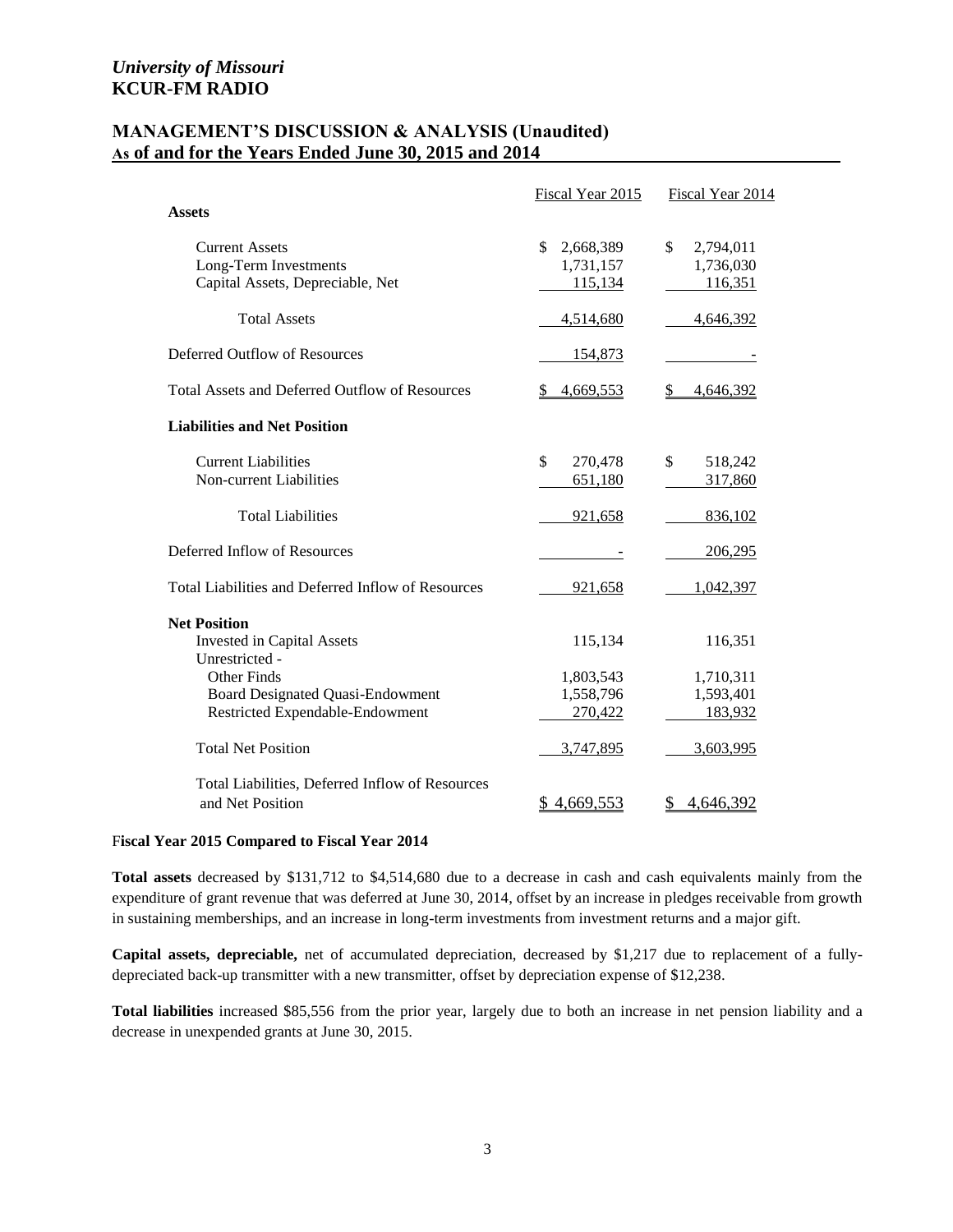# **MANAGEMENT'S DISCUSSION & ANALYSIS (Unaudited) As of and for the Years Ended June 30, 2015 and 2014**

#### **STATEMENTS OF REVENUES, EXPENSES AND CHANGES IN NET POSITION**

The Statements of Revenues, Expenses and Changes in Net Position present the Station's results of operations. The Statements distinguish revenues and expenses between operating and non-operating categories, and provide a view of the Station's operating margin for the years ended June 30, 2015 and 2014.

|                                                                                          | <b>Fiscal Year</b> | <b>Fiscal Year</b> |
|------------------------------------------------------------------------------------------|--------------------|--------------------|
|                                                                                          | 2015               | 2014               |
|                                                                                          |                    |                    |
| <b>Operating Revenues:</b>                                                               |                    |                    |
| Membership Contributions and Contributed Support                                         | \$<br>2,128,569    | \$<br>1,822,049    |
| Grants from Corporation for Public Broadcasting                                          | 262,826            | 466,659            |
| <b>Grants from State Government</b>                                                      | 21,206             | 36,615             |
| <b>Underwriting Income</b>                                                               | 1,314,348          | 1,318,471          |
| <b>Grants from Foundations</b>                                                           | 367,055            | 191,879            |
| Other                                                                                    | 62,098             | 26,910             |
| <b>Total Operating Revenues</b>                                                          | 4,156,102          | 3,862,583          |
| <b>Operating Expenses:</b>                                                               |                    |                    |
| Program Services-                                                                        |                    |                    |
| <b>Broadcasting</b>                                                                      | 279,133            | 296,971            |
| Programming and Production - Local                                                       | 3,391,023          | 3,018,134          |
| Program Information                                                                      | 57,313             | 53,133             |
| <b>Total Program Services</b>                                                            | 3,727,469          | 3,368,238          |
| Support Services -                                                                       |                    |                    |
| Management and General                                                                   | 453,040            | 437,392            |
| Fund Raising and Membership Development                                                  | 907,178            | 832,218            |
| <b>Total Support Services</b>                                                            | 1,360,218          | 1,269,610          |
| <b>Depreciation Expense</b>                                                              | 12,238             | 4,572              |
| <b>Total Operating Expenses</b>                                                          | 5,099,925          | 4,642,420          |
| <b>Operating Loss Before Non-operating Revenues</b>                                      | (943, 823)         | (779, 837)         |
| Non-operating Revenues:                                                                  |                    |                    |
| Support from the University of Missouri<br>Donated Facilities and Administrative Support | 53,895             | 125,145            |
| from the University of Missouri                                                          | 950,441            | 806,128            |
| <b>Net Pension</b>                                                                       | 42,237             | 69,605             |
| Investment Income (Loss)                                                                 | 41,150             | 264,908            |
| <b>Total Non-operating Revenues</b>                                                      | 1,087,723          | 1,265,786          |
| Increase (Decrease) in Net Position                                                      | 143,900            | 485,949            |
| Net Position, Beginning of Year                                                          | 3,603,995          | 3,118,046          |
| Net Position, End of Year                                                                | \$3,747,895        | 3,603,995          |
| Fiscal Year 2015 Compared to Fiscal Year 2014                                            |                    |                    |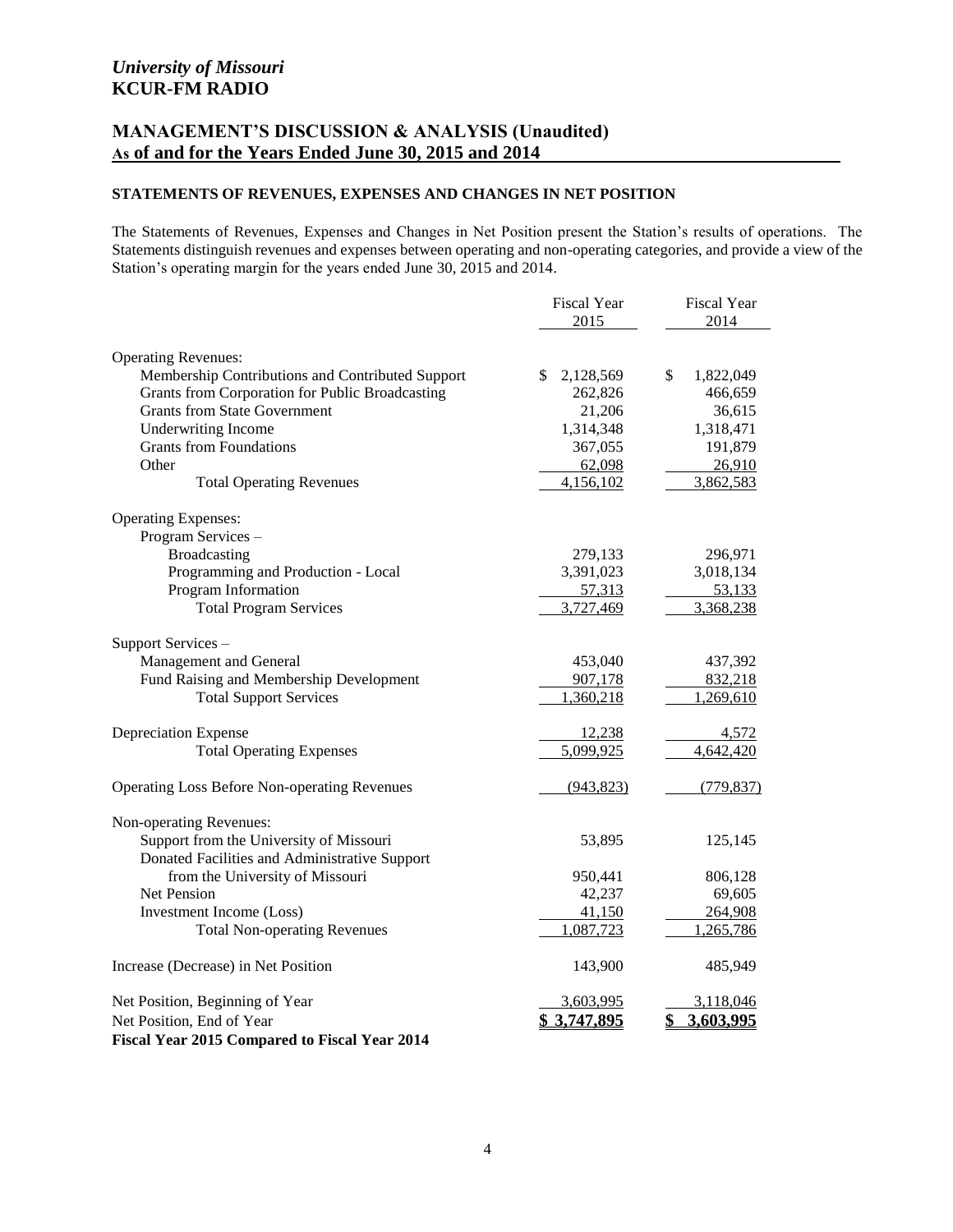### **MANAGEMENT'S DISCUSSION & ANALYSIS (Unaudited) As of and for the Years Ended June 30, 2015 and 2014**

Total **Operating Revenues** for fiscal year 2015 increased by \$293,519 to \$4,156,102. This was primarily due to the following:

- The Station's operating revenues derive from three primary sources: 1) Listener sensitive income in the form of membership gifts and major gifts from individuals and foundations; 2) Program support from area businesses in all sectors in exchange for on-air recognition; and 3) Operating grants from the Corporation for Public Broadcasting, the Missouri Arts Council, and foundations.
- The total increase was the net of: 1) Increase in membership resulting from several initiatives, including sustaining memberships; major gifts from two new donors; and two bequests; 2) Underwriting income was basically flat after several years of sizable increases; and 3) Recognition of grants from two foundations that were deferred at 6/30/2014; receipt of a new grant from a third foundation; and decrease in CPB grants of \$203,833 due to the completion of a multi-year grant for a Local Journalism Center (LJC) in FY2014.

Total **Non-operating Revenues** for fiscal year 2015 decreased by \$178,063 from fiscal year 2014. Certain significant revenue streams relied upon for operations are defined as non-exchange transactions by GASB Statement No. 35 and recorded as non-operating revenues. These include: **Support from the University of Missouri** decreased due to the receipt in FY2014 of funding for a new salary grading system, and sharing of facilities & overhead earned on the CPB grant for the LJC. **Donated Facilities and Administrative Support from University of Missouri** increased from \$806,128 to \$950,441 in fiscal year 2015 over fiscal year 2014. **Investment Income** decreased \$223,758 due to superior returns in FY2014.

Total **Operating Expenses** increased \$457,505 to \$5,099,925. **Programming and Production** expenses increased \$372,889 due to new hires in FY2014 being in positions all of FY2015; increased use of free-lance reporters and producers; and higher cost of purchased programming. **Fundraising and Membership Development** expenses increased due to the hiring of the Major Gifts Officer and the launching of several membership initiatives. **Total Program Services** are 73.1% of **Total Operating Expenses** in FY2015 compared to 72.6% in FY2014. **Total Support Services** are 26.9%, compared with 27.4% last year.

#### **ECONOMIC OUTLOOK**

The economic outlook for the Station is dependent on various influences of the Station's funding sources.

 Corporation for Public Broadcasting: The CPB has requested a \$445 million advance appropriation for fiscal year 2018, which is the same amount that was provided by Congress for FY2016 and FY2017. As a result, KCUR expects the Community Service Grant from CPB to remain relatively flat, which is actually a decline in funding when inflation is considered. KCUR appreciates the funding provided by CPB, because it is a significant percentage of revenues. At the same time, KCUR recognizes the economic and political environment in which the CPB seeks funding, and the possibility of decreases in CPB funding beyond 2017.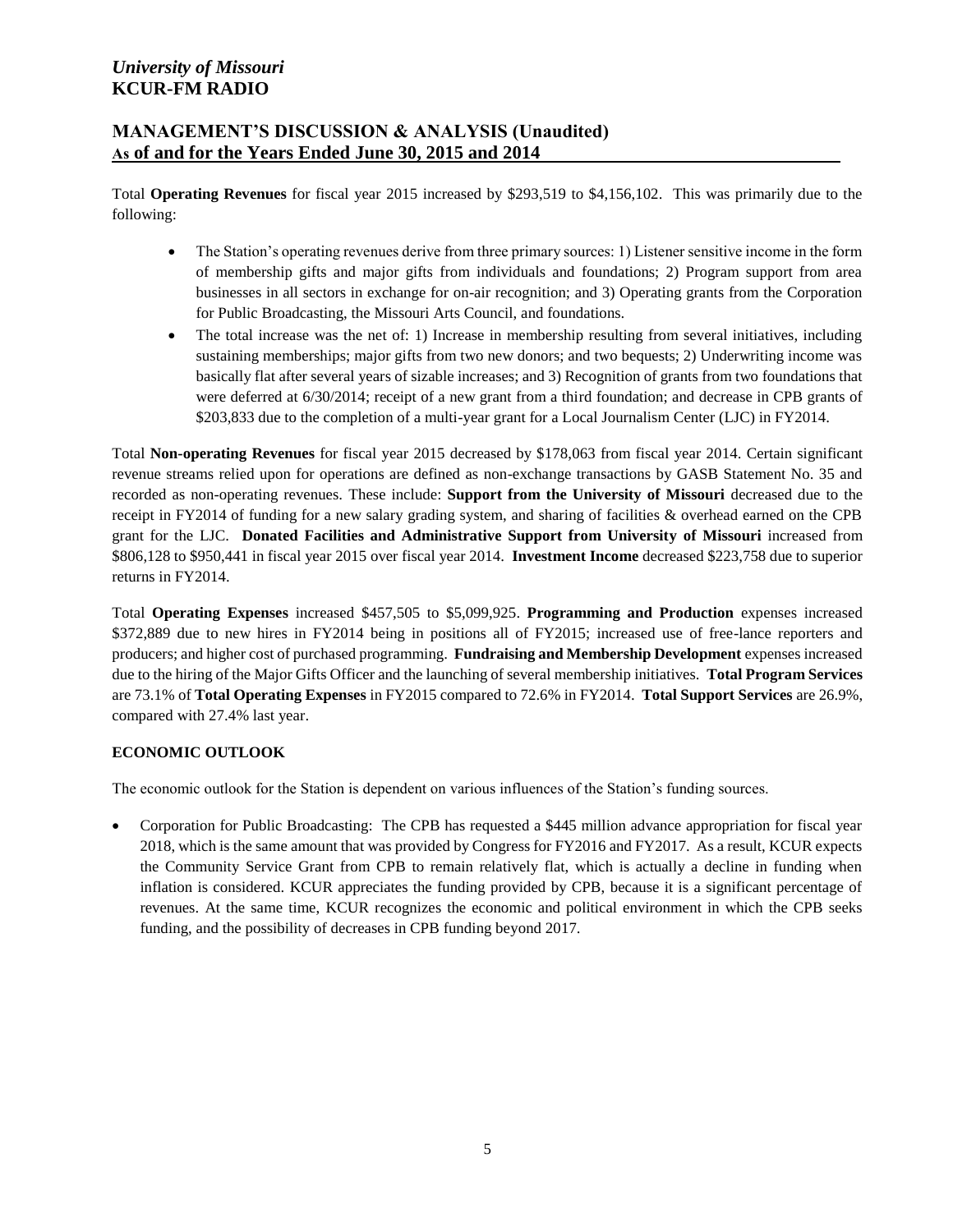### **MANAGEMENT'S DISCUSSION & ANALYSIS (Unaudited) As of and for the Years Ended June 30, 2015 and 2014**

- Other: KCUR is seeing opportunities to continue increasing revenues from other sources, including membership, underwriting, philanthropic and corporate foundations, and major gifts from individual donors. An increasing number of members have elected to be sustaining members. The continuing economic recovery has resulted in increased underwriting interest from both for-profits and nonprofits. Kansas City area foundations are increasing their support of KCUR's local news reporting, focused on the arts, agriculture, health, and education.
- Support from University of Missouri: The Station does not have reason to believe that an adverse change in funding will occur in fiscal year 2016 for annual appropriation. Indirect funding remains dependent on Institutional Support expenditures.
- Investment income: The Station's investments are directed by the University. Investment income is dependent on market viability, and current market conditions are turbulent.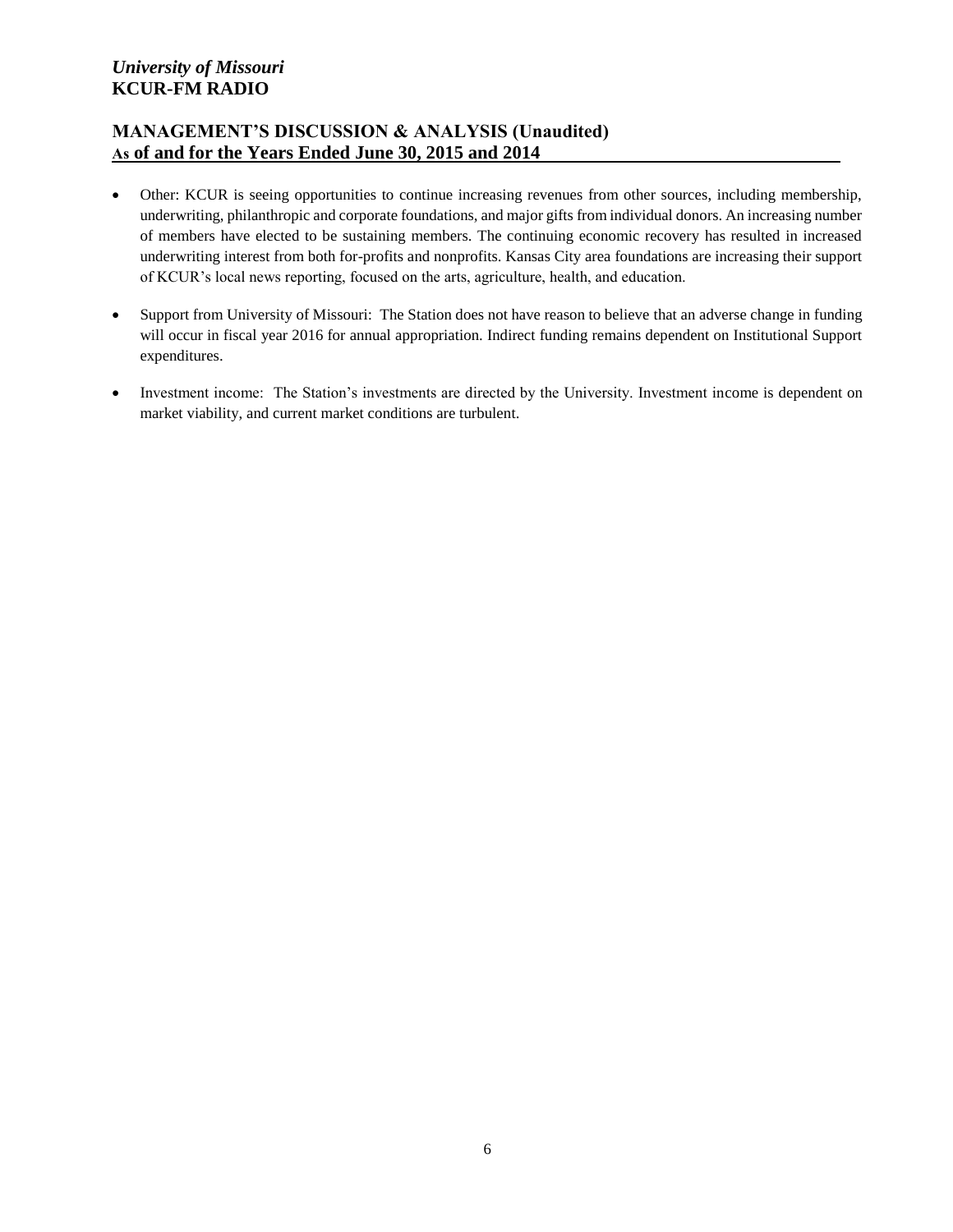

#### INDEPENDENT AUDITORS' REPORT

To the Board of Curators University of Missouri

We have audited the accompanying financial statements of the *University of Missouri KCUR-FM Radio* (the "Station"), as of and for the years ended June 30, 2015 and 2014, and the related notes to the financial statements, as listed in the table of contents.

#### **Management's Responsibility for the Financial Statements**

Management is responsible for the preparation and fair presentation of these financial statements in accordance with accounting principles generally accepted in the United States of America; this includes the design, implementation, and maintenance of internal control relevant to the preparation and fair presentation of financial statements that are free from material misstatement, whether due to fraud or error.

#### **Auditor's Responsibility**

Our responsibility is to express opinions on these financial statements based on our audits. We conducted our audits in accordance with auditing standards generally accepted in the United States of America. Those standards require that we plan and perform the audit to obtain reasonable assurance about whether the financial statements are free from material misstatement.

An audit involves performing procedures to obtain audit evidence about the amounts and disclosures in the financial statements. The procedures selected depend on the auditor's judgment, including the assessment of the risks of material misstatement of the financial statements, whether due to fraud or error. In making those risk assessments, the auditor considers internal control relevant to the entity's preparation and fair presentation of the financial statements in order to design audit procedures that are appropriate in the circumstances, but not for the purpose of expressing an opinion on the effectiveness of the entity's internal control. Accordingly, we express no such opinion. An audit also includes evaluating the appropriateness of accounting policies used and the reasonableness of significant accounting estimates made by management, as well as evaluating the overall presentation of the financial statements.

We believe that the audit evidence we have obtained is sufficient and appropriate to provide a basis for our audit opinion.

#### **Opinion**

In our opinion, the financial statements referred to above present fairly, in all material respects, the financial position of the Station, as of June 30, 2015 and 2014, and the changes in financial position and cash flows thereof for the years then ended in accordance with accounting principles generally accepted in the United States of America.

#### **Emphasis of Matter**

As discussed in Note 1, the financial statements present only the Station and do not purport to, and do not present fairly the financial position of the University of Missouri, as of June 30, 2015 and 2014, the changes in its financial position, or, where applicable, its cash flows for the year then ended in accordance with accounting principles generally accepted in the United States of America. Our opinion is not modified with respect to this matter.

7

### *Advising with Vision®* **www.muellerprost.com**

Phone 314.862.2070 | Fax 314.862.1549 | www.muellerprost.com St. Louis | 7733 Forsyth Blvd. | Suite 1200 | St. Louis | MO | 63105 St. Charles | 2460 Executive Drive | St. Charles | MO | 63303 Irvine | 2010 Main Street | Suite 340 | Irvine | CA | 92614

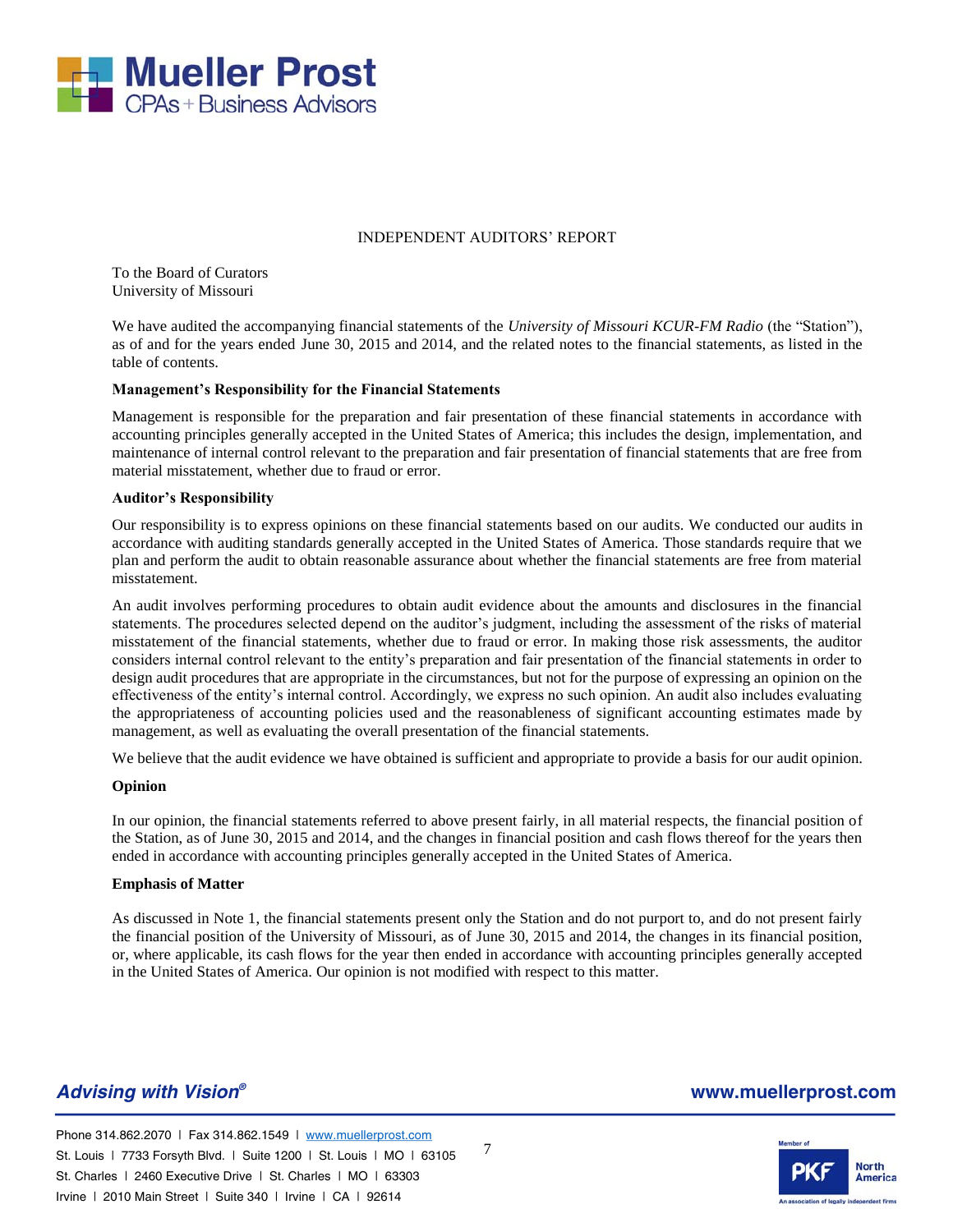#### **Change in Accounting Principle**

As discussed in Note 1 to the financial statements, the Station implemented Government Accounting Standards Board (GASB) No. 67, Financials Reporting for Pension Plans and GASB No. 68, Accounting and Financial Reporting for Pensions. Our opinion is not modified with respect to that matter.

#### **Other Matters**

#### *Required Supplementary Information*

Accounting principles generally accepted in the United States of America require that the management's discussion and analysis and yearly comparison information on pages 1-6 be presented to supplement the basic financial statements. Such information, although not a part of the basic financial statements, is required by the Governmental Accounting Standards Board, who considers it to be an essential part of financial reporting for placing the basic financial statements in an appropriate operational, economic, or historical context. We have applied certain limited procedures to the required supplementary information in accordance with auditing standards generally accepted in the United States of America, which consisted of inquiries of management about the methods of preparing the information and comparing the information for consistency with management's responses to our inquiries, the basic financial statements, and other knowledge we obtained during our audit of the basic financial statements. We do not express an opinion or provide any assurance on the information because the limited procedures do not provide us with sufficient evidence to express an opinion or provide any assurance.

#### *Other Information*

Our audits were conducted for the purpose of forming opinions on the financial statements that collectively comprise the Station's basic financial statements. The Supplemental Schedule of Non-Federal Financial Support for the year ended June 30, 2015, required by the Public Telecommunication Financing Act of 1978, is presented for purposes of additional analysis and is not a required part of the basic financial statements.

The Supplemental Schedule of Non-Federal Financial Support is the responsibility of management and was derived from and relates directly to the underlying accounting and other records used to prepare the basic financial statements. The information has been subjected to the auditing procedures applied in the audits of the basic financial statements and certain additional procedures, including comparing and reconciling such information directly to the underlying accounting and other records used to prepare the basic financial statements or to the basic financial statements themselves, and other additional procedures in accordance with auditing standards generally accepted in the United States of America. In our opinion, the information is fairly stated, in all material respects, in relation to the basic financial statements as a whole.

Muller Crost LC

January 12, 2016

St. Louis, Missouri Certified Public Accountants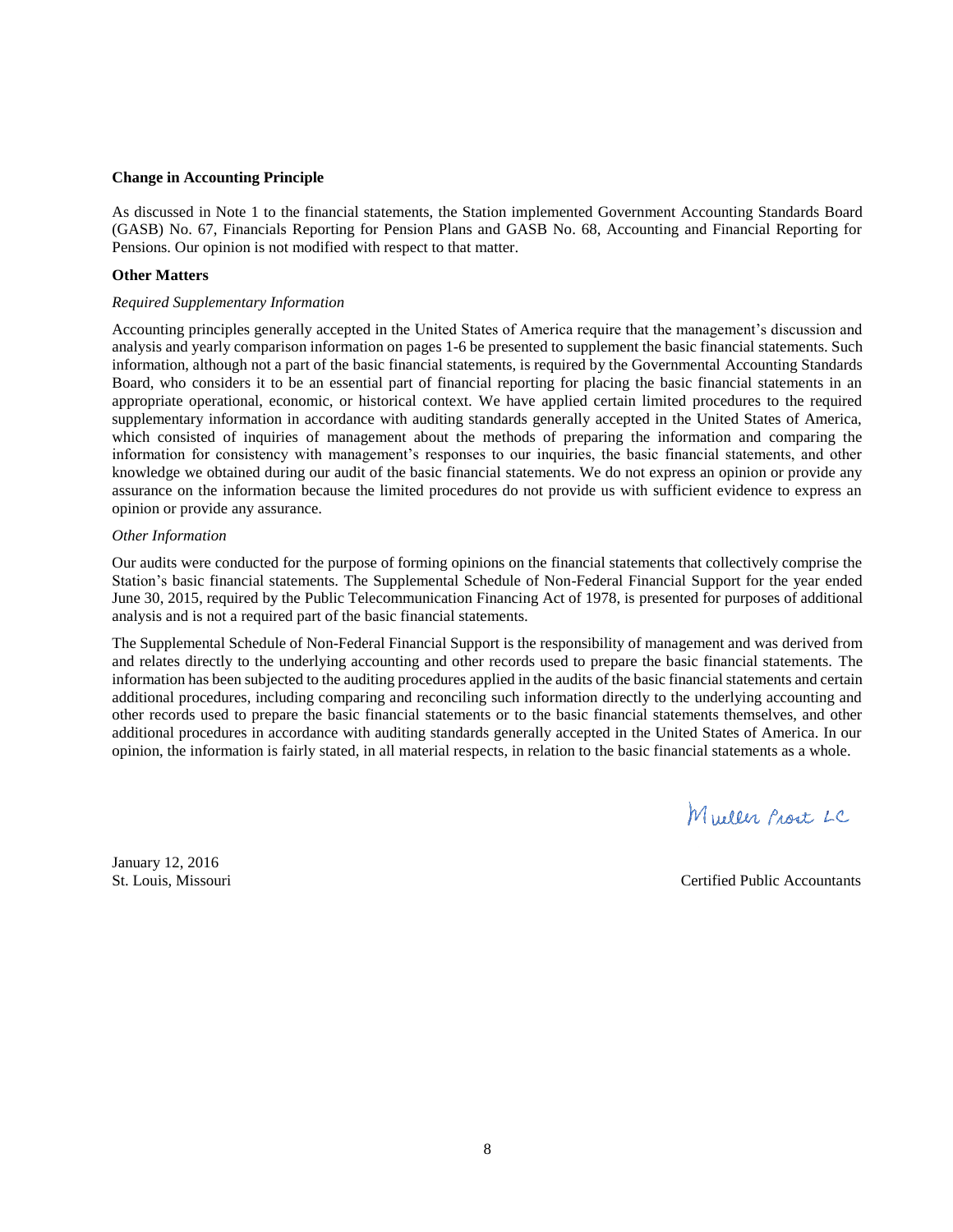#### **STATEMENTS OF NET POSITION As of June 30, 2015 and 2014**

|                                                       | 2015 |           |    | 2014      |
|-------------------------------------------------------|------|-----------|----|-----------|
| <b>ASSETS AND DEFERRED OUTFLOW OF RESOURCES</b>       |      |           |    |           |
| <b>Current Assets:</b>                                |      |           |    |           |
| Cash and Cash Equivalents                             | \$   | 2,034,294 | \$ | 2,211,122 |
| <b>Short-Term Investments</b>                         |      | 2,968     |    | 4,722     |
| Accounts Receivable, Net                              |      | 188,737   |    | 190,904   |
| Pledges Receivable, Net                               |      | 414,317   |    | 354,938   |
| Prepaid Expense                                       |      | 28,073    |    | 32,325    |
| <b>Total Current Assets</b>                           |      | 2,668,389 |    | 2,794,011 |
| <b>Noncurrent Assets:</b>                             |      |           |    |           |
| Long-Term Investments                                 |      | 1,731,157 |    | 1,736,030 |
| Capital Assets, Depreciable, Net                      |      | 115,134   |    | 116,351   |
| <b>Total Noncurrent Assets</b>                        |      | 1,846,291 |    | 1,852,381 |
| <b>Deferred Outflow of Resources</b>                  |      | 154,873   |    |           |
| <b>Total Assets and Deferred Outflow of Resources</b> |      | 4,669,553 |    | 4,646,392 |

#### **LIABILITIES, DEFERRED INFLOW OF RESOURCES AND NET POSITION**

| <b>Current Liabilities:</b>                                             |                 |                 |
|-------------------------------------------------------------------------|-----------------|-----------------|
| Accounts Payable and Other Accrued Expenses                             | \$<br>55,120    | \$<br>129,557   |
| <b>Accrued Vacation</b>                                                 | 116,810         | 88,936          |
| <b>Unearned Revenue</b>                                                 | 29,149          | 28,295          |
| <b>Unexpended Grants</b>                                                | 69.399          | 271,454         |
| <b>Total Current Liabilities</b>                                        | 270,478         | 518,242         |
| <b>Noncurrent Liabilities:</b>                                          |                 |                 |
| <b>Accrued Vacation</b>                                                 | 50.539          | 36,150          |
| Pension Liability                                                       | 600,641         | 281,710         |
| <b>Total Noncurrent Liabilities</b>                                     | 651,180         | 317,860         |
| <b>Deferred Inflow of Resources</b>                                     |                 | 206,295         |
| <b>Total Liabilities and Deferred Inflow of Resources</b>               | 921,658         | 1,042,397       |
| <b>Net Position:</b>                                                    |                 |                 |
| <b>Invested in Capital Assets</b>                                       | 115,134         | 116,351         |
| Unrestricted -                                                          |                 |                 |
| Other Funds                                                             | 1,803,543       | 1,710,311       |
| Board Designated Quasi - Endowment                                      | 1,558,796       | 1,593,401       |
| Restricted Expendable - Endowment                                       | 270,422         | 183,932         |
| <b>Total Net Position</b>                                               | 3,747,895       | 3,603,995       |
| <b>Total Liabilities, Deferred Inflow of Resources and Net Position</b> | \$<br>4,669,553 | \$<br>4,646,392 |

*The notes to financial statements are an integral part of these statements*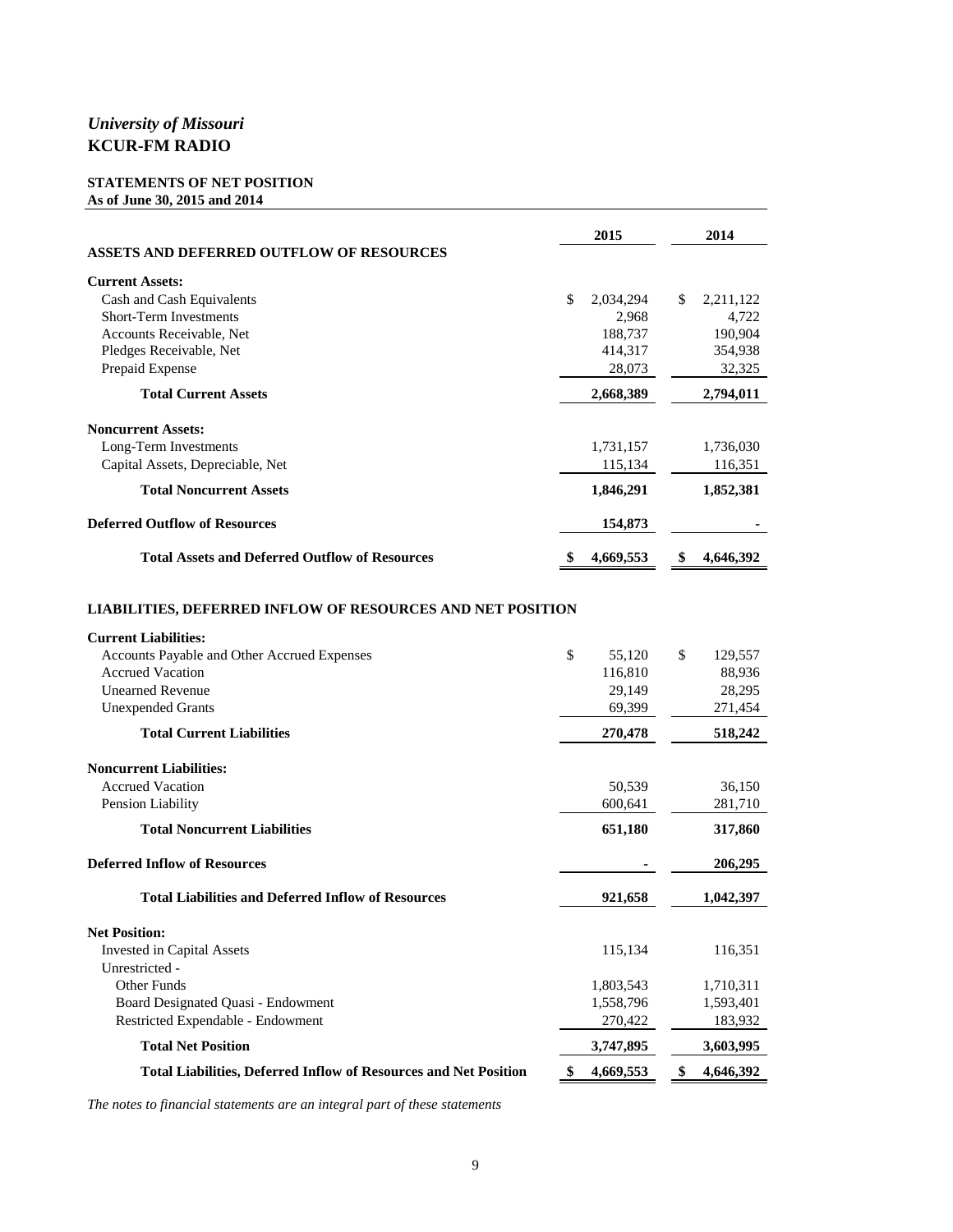#### **STATEMENTS OF REVENUES, EXPENSES AND CHANGES IN NET POSITION For The Years Ended June 30, 2015 and 2014**

|                                                              | 2015            | 2014            |
|--------------------------------------------------------------|-----------------|-----------------|
| <b>Operating Revenues:</b>                                   |                 |                 |
| Membership Contributions and Contributed Support             | \$<br>2,128,569 | 1,822,049       |
| Grants from Corporation for Public Broadcasting              | 262,826         | 466,659         |
| <b>Grants from State Government</b>                          | 21,206          | 36,615          |
| <b>Underwriting Income</b>                                   | 1,314,348       | 1,318,471       |
| <b>Grants from Foundations</b>                               | 367,055         | 191,879         |
| Other Income                                                 | 62,098          | 26,910          |
| <b>Total Operating Revenues</b>                              | 4,156,102       | 3,862,583       |
| <b>Operating Expenses:</b>                                   |                 |                 |
| Program Services -                                           |                 |                 |
| Broadcasting                                                 | 279,133         | 296,971         |
| Programming and Production                                   | 3,391,023       | 3,018,134       |
| Program Information                                          | 57,313          | 53,133          |
| <b>Total Program Services</b>                                | 3,727,469       | 3,368,238       |
| Support Services -                                           |                 |                 |
| Management and General                                       | 453,040         | 437,392         |
| <b>Depreciation Expense</b>                                  | 12,238          | 4,572           |
| Fund-raising and Membership Development                      | 907,178         | 832,218         |
| <b>Total Support Services</b>                                | 1,372,456       | 1,274,182       |
| <b>Total Operating Expenses</b>                              | 5,099,925       | 4,642,420       |
| <b>Operating Income (Loss) Before Non-operating Revenues</b> | (943, 823)      | (779, 837)      |
| <b>Non-operating Revenues:</b>                               |                 |                 |
| Support from the University of Missouri                      | 53,895          | 125,145         |
| Donated Facilities and Administrative Support from           |                 |                 |
| University of Missouri                                       | 950,441         | 806,128         |
| Net Pension                                                  | 42,237          | 69,605          |
| <b>Investment Income</b>                                     | 41,150          | 264,908         |
| <b>Total Non-operating Revenues</b>                          | 1,087,723       | 1,265,786       |
| <b>Increase in Net Position</b>                              | 143,900         | 485,949         |
| <b>Net Position, Beginning of Year</b>                       | 3,603,995       | 3,675,657       |
| <b>Cumulative Effect of Change in Accounting Principal</b>   |                 | (557, 611)      |
| <b>Net Position, End of Year</b>                             | \$<br>3,747,895 | 3,603,995<br>\$ |

*The notes to financial statements are an integral part of these statements*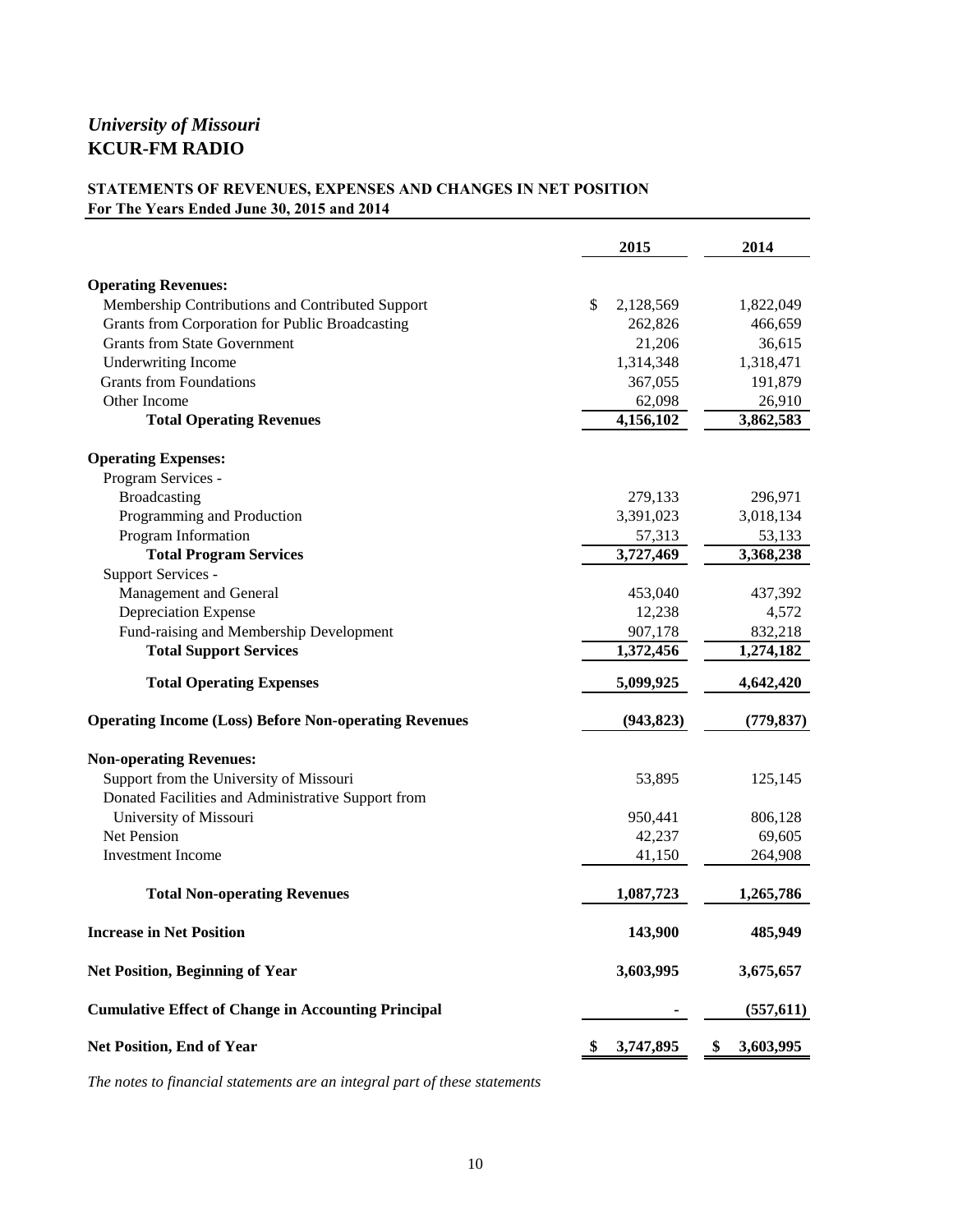#### **STATEMENTS OF CASH FLOWS For The Years Ended June 30, 2015 and 2014**

|                                                                   | 2015             | 2014             |
|-------------------------------------------------------------------|------------------|------------------|
| <b>Cash Flows from Operating Activities:</b>                      |                  |                  |
| Membership Contributions and Contributed Support                  | 2,069,190<br>\$  | 1,733,400<br>S   |
| Grants from Corporation for Public Broadcasting                   | 60,771           | 578,113          |
| <b>Grants from State Government</b>                               | 21,206           | 36,615           |
| <b>Grants from Foundations</b>                                    | 367,055          | 191,879          |
| <b>Underwriting Income</b>                                        | 1,317,369        | 1,294,722        |
| Payments to Suppliers and Employees                               | (4,207,405)      | (3,863,377)      |
| Other Receipts                                                    | 62,098           | 26,910           |
| Net Cash Provided (Used) by Operating Activities                  | (309, 716)       | (1,738)          |
| <b>Cash Flows from Capital Financing Activities:</b>              |                  |                  |
| Purchase of Capital Assets                                        | (11,021)         | (79,950)         |
| Net Cash Provided (Used) by Capital Financing Activities          | (11, 021)        | (79, 950)        |
| <b>Cash Flows from Noncapital Financing Activities:</b>           |                  |                  |
| Payments and Contributions from University of Missouri            | 96,132           | 194,750          |
| Net Cash Provided (Used) by Noncapital Financing Activities       | 96,132           | 194,750          |
| <b>Cash Flows from Investing Activities:</b>                      |                  |                  |
| (Purchase) Sale of Investments, Net                               | 6,627            | (276, 414)       |
| <b>Investment</b> Income                                          | 41,150           | 264,908          |
| <b>Net Cash Provided (Used) by Investing Activities</b>           | 47,777           | (11,506)         |
| Net Increase (Decrease) in Cash and Cash Equivalents              | (176, 828)       | 101,556          |
| Cash and Cash Equivalents, Beginning of Year                      | 2,211,122        | 2,109,566        |
| <b>Cash and Cash Equivalents, End of Year</b>                     | 2,034,294<br>\$  | \$<br>2,211,122  |
| <b>Reconciliation of Operating Loss to Net Cash Used in</b>       |                  |                  |
| <b>Operating Activities:</b>                                      |                  |                  |
| Operating Income (Loss)                                           | \$<br>(943, 823) | \$<br>(779, 837) |
| Adjustments to Reconcile Operating Income (Loss) to Net Cash      |                  |                  |
| Provided (Used) in Operating Activities -                         |                  |                  |
| <b>Depreciation Expense</b>                                       | 12,238           | 4,572            |
| Donated Facilities and Administrative Support from                |                  |                  |
| the University                                                    | 950,441          | 806,128          |
| Changes in Assets and Liabilities:                                |                  |                  |
| Accounts Receivable, Net                                          | 2,167            | 2,160            |
| Pledges Receivable, Net                                           | (59, 379)        | (88, 649)        |
| Prepaid Expense                                                   | 4,252            | (5,690)          |
| Accounts Payable and Other Accrued Expenses                       | (74, 437)        | 41,356           |
| <b>Accrued Vacation</b>                                           | 42,263           | 2,283            |
| <b>Unexpended Grants and Unearned Revenue</b>                     | (201, 201)       | 85,545           |
| Pension Liability                                                 | (42, 237)        | (69, 606)        |
| <b>Net Cash Provided (Used) in Operating Activities</b>           | (309, 716)       | \$<br>(1,738)    |
| <b>Noncash Activity:</b>                                          |                  |                  |
| Donated Facilities and Administrative Support from the University | \$<br>950,441    | \$<br>806,128    |

*The notes to financial statements are an integral part of these statements*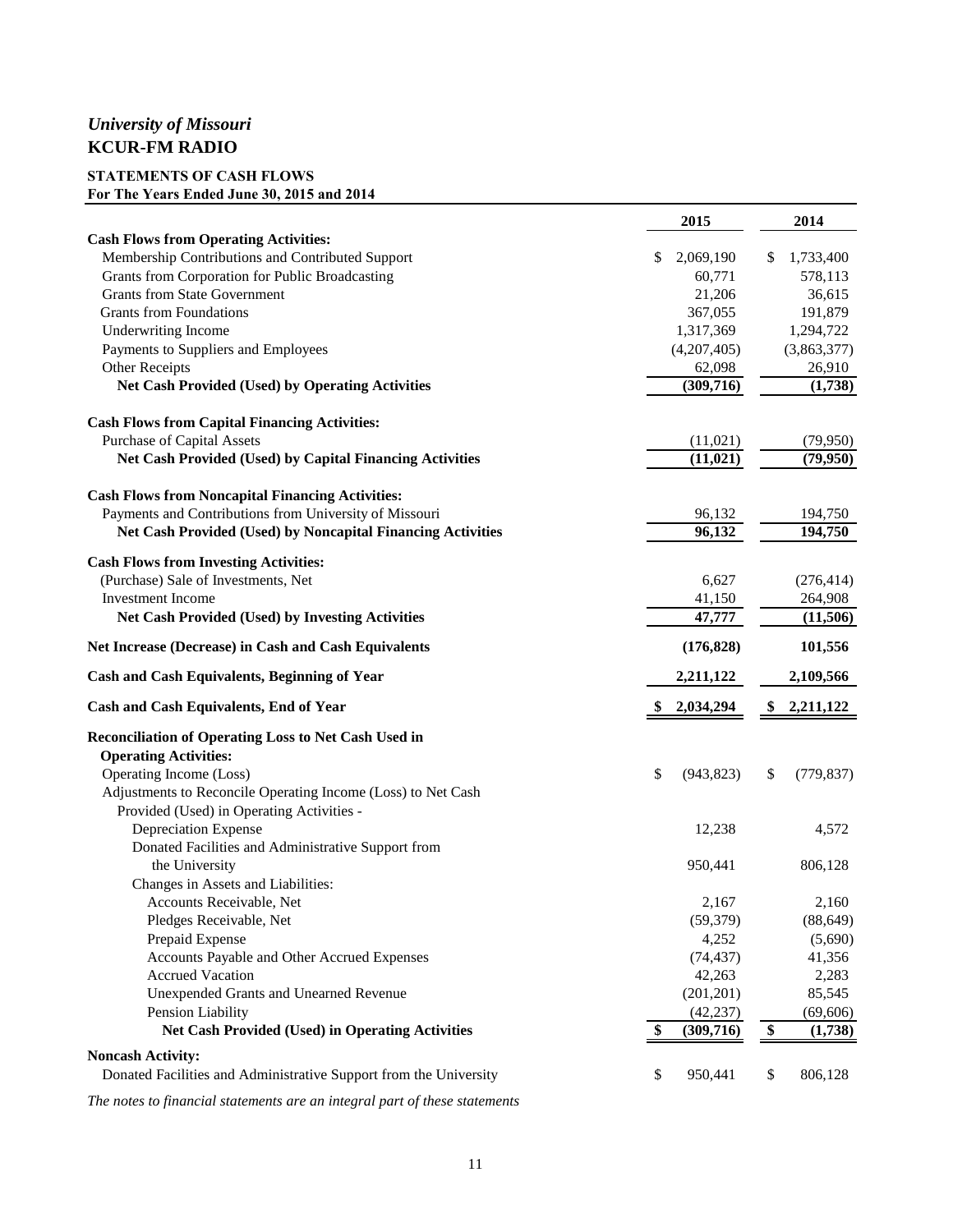### **NOTES TO BASIC FINANCIAL STATEMENTS As of and for the Years Ended June 30, 2015 and 2014**

#### 1. ORGANIZATION AND SUMMARY OF SIGNIFICANT ACCOUNTING POLICIES

The major policies followed by KCUR-FM Radio (the "Station") are presented below to assist the reader and to enhance the usefulness of the financial statements.

Organization – The Station is a non-profit, non-commercial radio station operated by the University of Missouri (the "University") on its Kansas City campus in Kansas City, Missouri. The Station operates with a power of 100,000 watts, reaching a potential audience of 2.02 million in an 80-mile radius. The financial activity of the Station is included in the financial statements of the University. The accompanying basic financial statements were prepared based on the combination of various accounts associated with the Station and its related operations and do not present the financial position or changes in financial position or cash flows of the University. The Station is dependent upon support from the Corporation for Public Broadcasting, the University, and the public.

Financial Statement Presentation – In accordance with GASB Statement No. 62, Codification of Accounting and Financial Reporting Guidance Contained in Pre-November 1989 FASB and AICPA Pronouncements, which incorporated into the GASB's authoritative literature certain accounting and financial reporting guidance issued on or before November 30, 1989, which does not conflict or contradict GASB pronouncements, the Station is required to follow all applicable GASB pronouncements. In addition, the Station applies all applicable FASB Statements and Interpretations, Accounting Principles Board Opinions and Accounting Research Bulletins, except those that conflict with a GASB pronouncement.

The Station has adopted GASB Statement No. 35, *Basic Financial Statement–and Management's Discussion and Analysis–for Public Colleges and Universities*, as amended by GASB Statements No. 37 and No. 38. GASB Statement No. 35 establishes standards for external financial reporting for public colleges and universities. The basic financial statement presentation provides a comprehensive entity-wide perspective of the Station's net position, revenues, expenses, changes in net position, and cash flows, replacing the fund-group perspective previously required.

Basis of Accounting – The Station's basic financial statements have been prepared using the economic resource focus and the accrual basis. The Station reports as a Business Type Activity, as defined by GASB Statement No. 34. Business Type Activities are those that are financed in whole or in part by funds received from external parties for goods or services.

The Station's policy for defining operating activities as reported on the Statements of Revenues, Expenses and Changes in Net Position are those that generally result from exchange transactions such as payments received for providing services and payments made for services or goods received. Membership contributions and contributed support are deemed program revenue and therefore operating revenue as prescribed by the Corporation for Public Broadcasting. Certain significant revenue streams relied upon for operations are recorded as non-operating revenue as defined by GASB Statement No. 34. Non-operating revenues include revenues from activities that have the characteristics of non-exchange transactions, such as support from the University, permanent endowment contributions, and investment income.

Cash and Cash Equivalents – The Station participated in the University's pooled cash accounts for fiscal years 2015 and 2014 and pooled investment accounts for fiscal years 2015 and 2014. For fiscal years 2015 and 2014 cash and cash equivalents are held as cash by the University on behalf of the Station. For purposes of the basic financial statements for fiscal years 2015 and 2014, cash and cash equivalents consist of funds held by the University on behalf of the Station, money market funds, and other investments with original maturities of three months or less.

Accounts Receivable – Accounts receivable are presented at the net amount. Accounts receivable consists of amounts due to the Station for underwriting contracts and other miscellaneous revenue sources. An allowance of \$4,911 and \$4,910 as of June 30, 2015 and 2014, respectively, has been made for uncollectible accounts receivable based upon management's expectations regarding the collectability of the accounts and the Station's historical collection experience.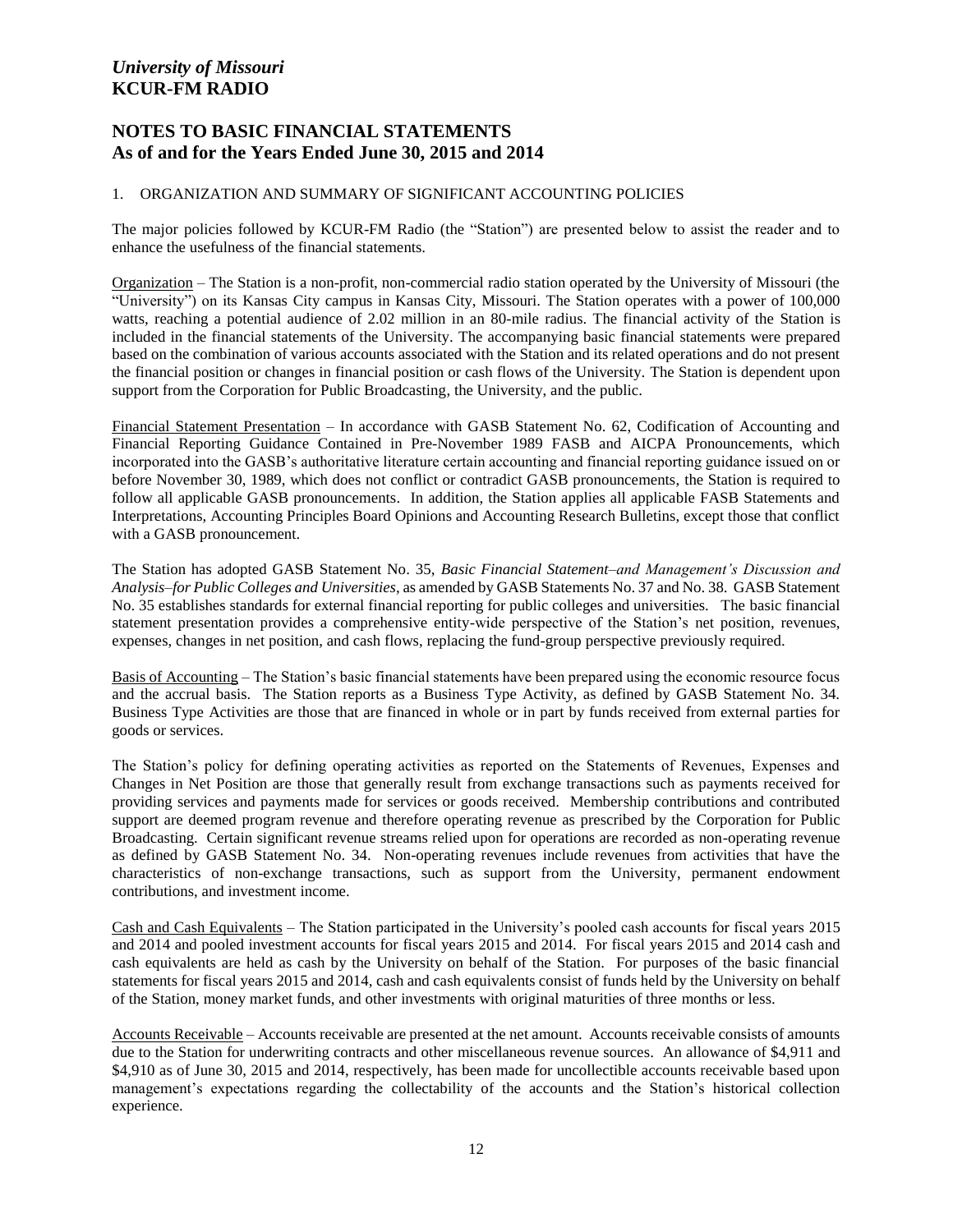### **NOTES TO BASIC FINANCIAL STATEMENTS As of and for the Years Ended June 30, 2015 and 2014**

Pledges Receivable – The Station received unconditional promises to give (pledges) through private donations from corporations, alumni, and various other supporters of the Station. These pledges have been recorded as pledges receivable on the Statements of Net Position and as a portion of Membership Contributions and Contributed Support on the Statements of Revenues, Expenses, and Changes in Net Position, at the present value of the estimated future cash flows. An allowance of \$18,684 and \$16,826 as of June 30, 2015 and 2014, respectively, was made for uncollectible pledges based upon management's expectations regarding the collection of the pledges and the Station's historical collection experience.

Capital Assets – These assets are carried, if purchased, at cost, or if donated, at fair value at date of gift. Depreciation of capital assets is provided on a straight-line basis over the estimated useful lives of the respective assets – generally ten to forty years for building improvements and seven to fifteen years for transmission, antenna, tower, studio and broadcast equipment, and furniture and fixtures. Expenditures for repairs and maintenance are charged to operating expenses as incurred.

Unearned Revenue and Unexpended Grants – Amounts reflected in the Statements of Net Position as June 30, 2015 and 2014 represent cash the Station has received under contracts that have services to be performed by the Station in future years. Grant revenues are recognized when eligibility requirements are met.

Pensions - Pension related items, including: net pension liability, deferred outflow of resources, deferred inflow of resources, net pension expense, fiduciary net assets, and additions to and deductions from fiduciary net assets have been determined on the same basis as they are reported by the University of Missouri. For this purpose, benefit payments (including refunds of employee contributions) are recognized when due and payable in accordance with the benefit terms. Investments are reported at fair value. The obligation of the pension will be paid by the University and any payments are included in the support of the Station. Likewise, net pension expense and income is reported as non-operating items.

Net Position – For financial reporting, the Station's net position is classified in the following categories:

- **Invested in Capital Assets:** Capital assets, net of accumulated depreciation and outstanding principal balances of debt, if any, attributable to the acquisition, construction, or improvement of those assets.
- **Unrestricted:** Net position that is not subject to externally imposed stipulations. Unrestricted net position may be designated for specified purposes by action of the Board of Curators (the "Board") or may otherwise be limited by contractual agreements with outside parties.
- **Restricted Expendable – Endowment:** Distributions from the endowments shall be made at such times and in such amounts as are in accordance with the policy of The Curators of the University of Missouri.

Underwriting Income – Underwriting income consists of underwriting announcements purchased by sponsors and are recognized when the spots are aired by the Station. Included in underwriting revenue for the years ended June 30, 2015 and 2014 was \$49,835 and \$37,276, respectively, in underwriting revenue from the University of Missouri.

In-Kind Contributions – In-kind contributions are recorded as revenue and expense in the accompanying Statements of Revenues, Expenses, and Changes in Net Position. In-kind contributions consist of donated property and professional services. These donations are recorded at fair value at the time of the gift.

Donated Facilities and Administrative Support – Donated facilities from the University consist of office and studio space. The cost of these facilities, together with the related occupancy cost, is recorded in revenues and expenses at depreciable value in accordance with valuation guidelines established by the Corporation for Public Broadcasting. Indirect administrative support from the University is included in revenues under donated facilities and administrative support. Support from the University consists of allocated general and administrative expenses incurred on behalf of the Station. These expenses are allocated by Station management pro rata amongst broadcasting, program and production, program information, management and general, and fund-raising and membership development.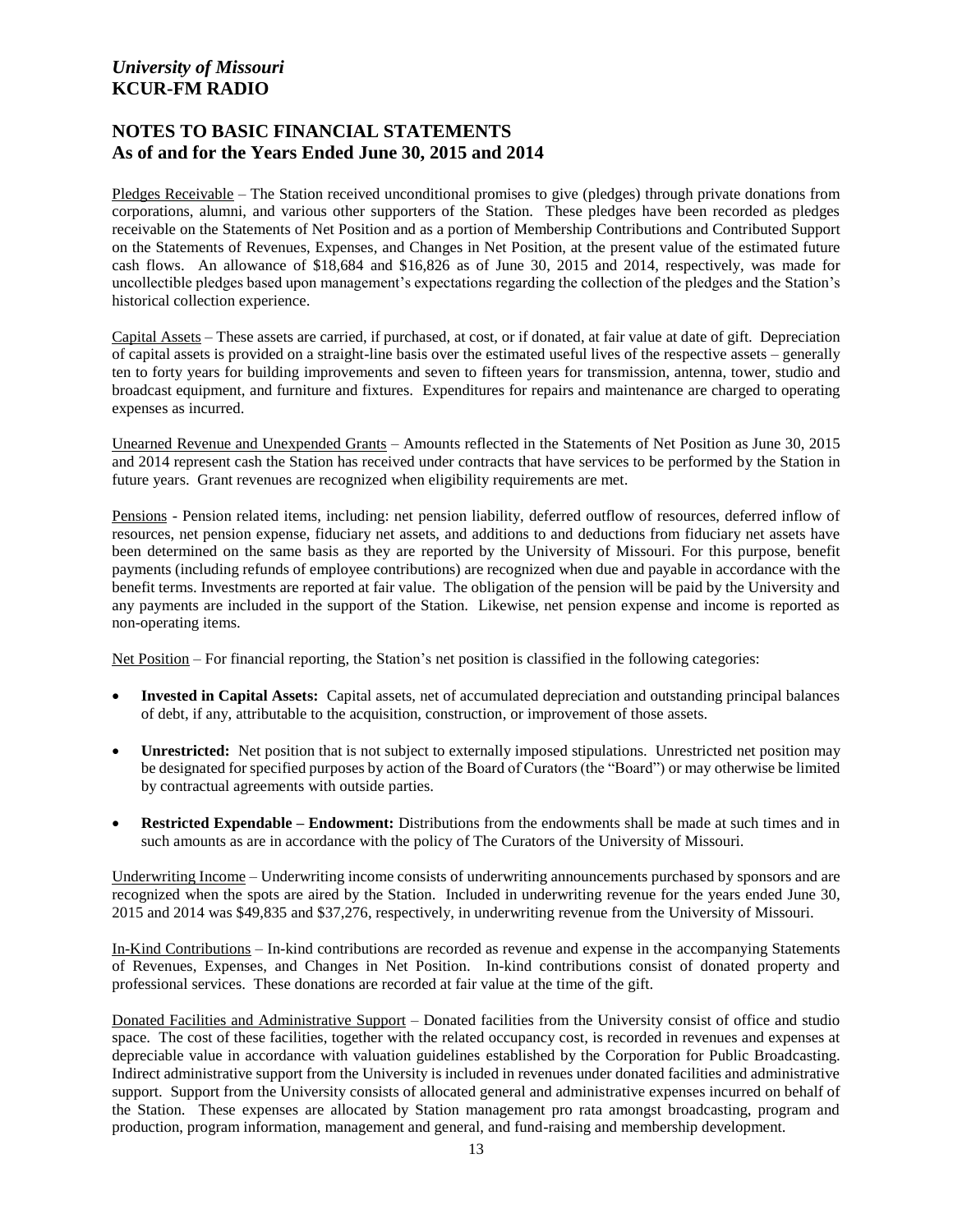### **NOTES TO BASIC FINANCIAL STATEMENTS As of and for the Years Ended June 30, 2015 and 2014**

Use of Estimates – The preparation of basic financial statements in conformity with accounting principles generally accepted in the United States of America ("GAAP") requires management to make estimates and assumptions that affect the reported amounts of assets and liabilities and disclosure of contingent assets and liabilities at the date of the basic financial statements, and the reported amounts of revenues and expenses during the reporting period. Actual results could differ from those estimates.

New Accounting Pronouncements – Effective for fiscal year 2015, the University adopted GASB Statement No. 69, Government Combinations and Disposals of Government Operations, which intends to improve financial reporting by establishing standards for reporting government combinations and disposals of government operations. Adoption of GASB Statement No. 69 had no effect on the Station's financial statements.

In February 2015, GASB issued GASB Statement No. 72, Fair Value Measurement and Application, which intends to improve financial reporting by requiring governments to measure certain assets and liabilities at fair value using a consistent and more detailed definition of fair value and accepted valuation techniques. The Statement also enhances related fair value disclosures in order to provide information on the impact of fair value measurements on a government's financial position. The University and the Station have not yet determined the effect that implementing GASB Statement No. 72 will have on the Station's financial statements.

In June 2015, GASB issued GASB Statement No. 73, Accounting and Financial Reporting for Pensions and Related Assets That Are Not within the Scope of GASB Statement 68, and Amendments to Certain Provisions of GASB Statements 67 and 68, which intends to improve financial reporting by establishing as single framework for the presentation of information about pensions. The University and the Station have not yet determined the effect that implementing GASB Statement No. 73 will have on the Station's financial statements.

In June 2015, GASB issued GASB Statement No. 74, Financial Reporting for Postemployment Benefit Plans Other Than Pension Plans, which intends to improve financial reporting by state and local governmental postemployment benefit plans other than pension plans. Also, in June 2015, GASB issued GASB Statement No. 75, Accounting and Financial Reporting for Postemployment Benefits Other Than Pensions, which intends to improve financial reporting by requiring recognition of the entire Other Postemployment Benefits (OPEB) liability and a more comprehensive measure of OPEB expense. The adoption of Statements No. 74 and 75 will require the University to record a Net Postemployment Benefits Liability on its Statement of Net Position. The University and the Station have not yet determined the effect that implementing GASB Statement No. 73 will have on the Station's financial statements.

In June of 2015, GASB issued GASB Statement No. 76, The Hierarch of Generally Accepted Accounting Principles for State and Local Governments, which intends to improve financial reporting by reducing the variation in which governments apply financial reporting guidance. The University and the Station have not yet determined the effect that implementing GASB Statement No. 76 will have on the Station's financial statements.

Effective for fiscal year 2014, the University adopted GASB Statement No. 65, Items Previously Reported as Assets and Liabilities, which intends to improve financial reporting by clarifying the appropriate use of the financial statement elements, deferred outflows of resources and deferred inflows of resources, to ensure consistency in financial reports. In adopting this standard and to comply with this naming convention, the Station changed "Deferred Revenue" to "Unearned Revenue" in the current liabilities section of the Statement of Net Position.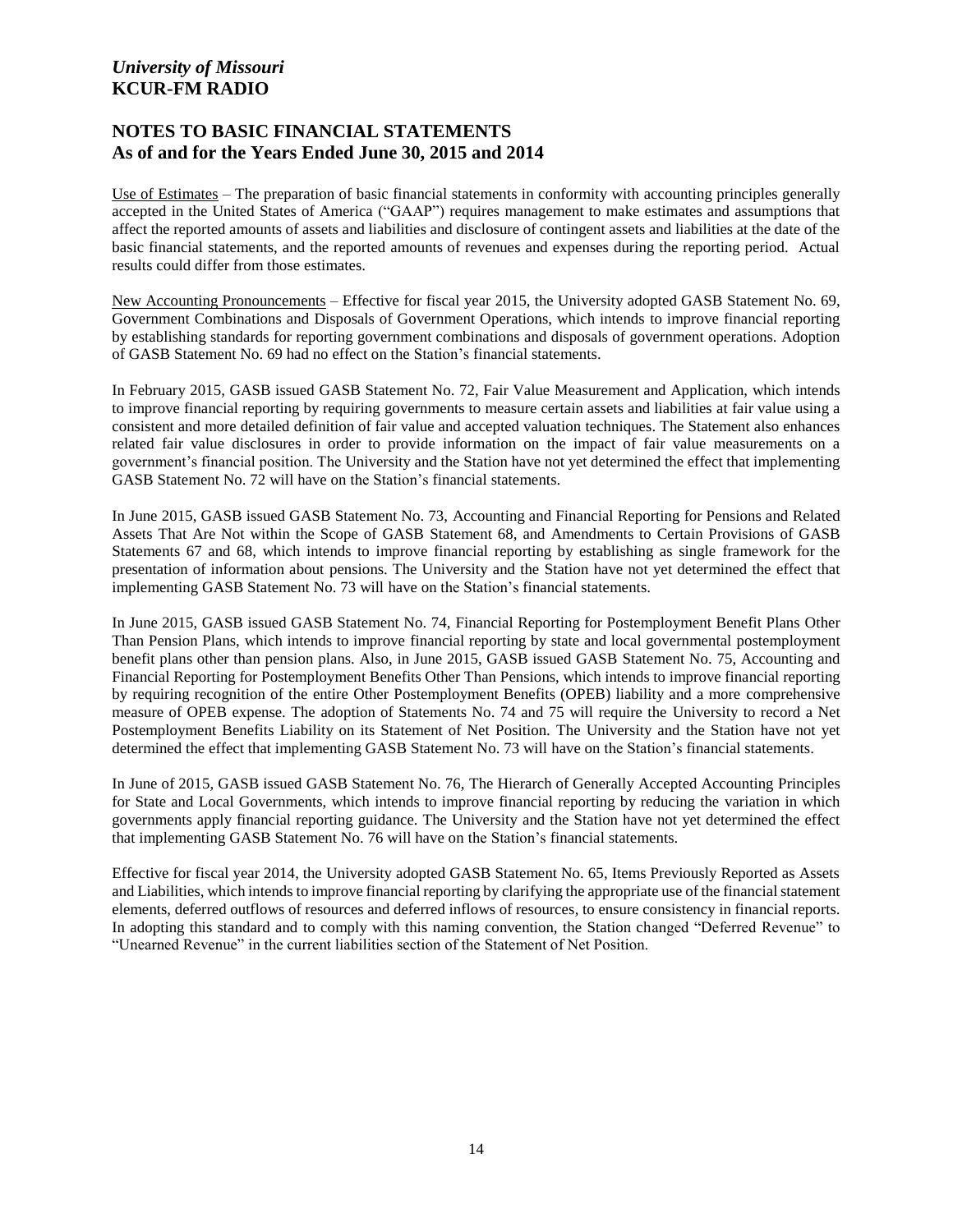## **NOTES TO BASIC FINANCIAL STATEMENTS As of and for the Years Ended June 30, 2015 and 2014**

Effective for fiscal year 2014, the University adopted GASB Statement No. 67, Financial Reporting for Pension Plans an amendment of GASB Statement No. 25, which intends to improve financial reporting by state and local governmental pension plans. Effective for fiscal year 2014, the Station adopted GASB Statement No. 68, Accounting and Financial Reporting for Pensions - an amendment to GASB Statement No. 27, which enhances accounting and financial reporting by state and local governments for pensions, and improves information provided by state and local governmental employers about financial support for pensions that are provided by other entities. In adopting this standard, the Station recognized the effect of a change in accounting principal in the amount of \$557,611 for the net pension liability at the beginning of fiscal year 2014, with no impact to Deferred Inflow of Resources or Deferred Outflow of Resources for any prior year. The Station recognizes a long-term liability for the net pension liability in the Statement of Net Position. The Station reports net pension expense as non-operating as the obligation will be paid by the University. The amount of expense reported now includes the overall change in the pension liability. See Note 10 for additional detail on the Station's pension plan.

Effective for fiscal year 2014, the University adopted GASB Statement No. 71, Pension Transition for Contributions Made Subsequent to the Measurement Date. Adoption of GASB Statement No. 71 had no effect on the Station's financial statements.

Effective for fiscal year 2014, the University adopted GASB Statement No. 66, Technical Corrections - 2012 which intends to improve financial reporting by resolving conflicting guidance that resulted from issuance of two pronouncements, Statement No. 54, Fund Balance Reporting and Governmental Fund Type Definitions, and Statement No. 62, Codification of Accounting and Financial Reporting Guidance Contained in Pre-November 30, 1989 FASB and AICPA Pronouncements. Adoption of GASB Statement No. 66 had no effect on the Station's financial statements.

Effective for fiscal year 2014, the University adopted GASB Statement No. 70, Accounting and Financial Reporting for Nonexchange Financial Guarantees, which intends to improve financial reporting by state and local governments that extend and receive nonexchange financial guarantees. Adoption of GASB Statement No. 70 had no effect on the Station's financial statements.

#### 2. CASH AND CASH EQUIVALENTS RISK

Custodial Credit Risk – Deposits – The custodial credit risk for deposits is the risk that in the event of bank failure, the University's deposits may not be recovered. State law requires collateralization of all deposits with federal depository insurance, bonds and other obligations of the U.S. Treasury, U.S. Agencies and instrumentalities of the state of Missouri; bonds of any city, county, school district or special road district of the state of Missouri; bonds of any state; or a surety bond having an aggregate value at least equal to the amount of the deposits. The University's cash deposits were fully insured or collateralized at June 30, 2015 and 2014, respectively.

#### 3. INVESTMENTS

Investments – The Station participates in the University's pooled investment accounts, which are stated at fair value, and holds an equity investment in the pool. The investment policies of the University are established by the Board of Curators. The policies are established to ensure that the University funds are managed in accordance with Section 105.688 of the Revised Statues of Missouri and prudent investment. The University's investment securities are held in book-entry form in brokerage, custody, and safe keeping accounts in the University's name. The general investment pools, managed by the University, averaged a total return of 1.9% and 16.7%, including unrealized gains and losses, for the years ended June 30, 2015 and 2014, respectively.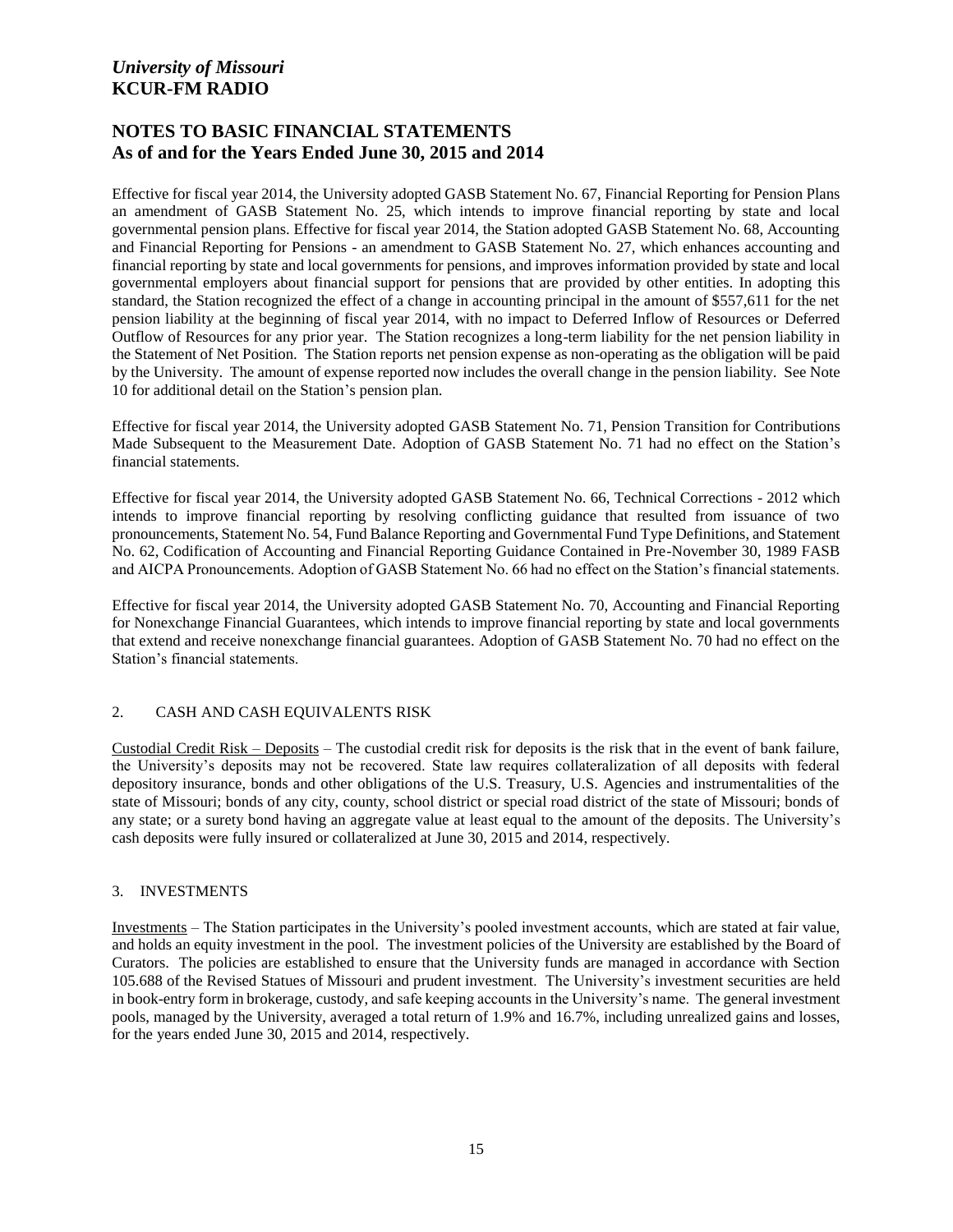At June 30, 2015 and 2014, the Station held the following types of investments:

|                                | Carrying Value | Carrying Value |
|--------------------------------|----------------|----------------|
|                                | As of          | as of          |
|                                | June 30, 2015  | June 30, 2014  |
| <b>Debt Securities</b>         | 338,806<br>S.  | \$<br>314,407  |
| Corporate Stocks               | 953,010        | 1,080,894      |
| Cash and Cash Equivalents held |                |                |
| By the University              | 1.939.201      | 2,174,540      |
| Money Market Funds             | 41,072         | 30,095         |
| Commercial Paper               | 307,648        | 211,196        |
| Real Estate                    | 95,800         | 80,944         |
| Risk Parity                    | 37,204         | 53,311         |
| Other Cash Equivalents         | 55,678         | 6,487          |
| Total Investments and Cash and |                |                |
| Cash Equivalents               | 3,768,419      | 3,951,874      |

Interest Rate Risk – Interest rate risk is the risk that changes in interest rates over time will adversely affect their fair value of an investment. Debt securities with longer maturities are likely to be subject to more variability in their fair values as a result of future changes in interest rates. The University does not have a formal policy that addresses interest rate risk; rather, such risk is managed by each individual investment manager, as applicable. The University and Pension Trust Funds invest in forward settling To Be Announced (TBA) Mortgage Back Securities (MBS). TBA MBS with notional amounts totaling \$73,500,000 and \$18,000,000 at June 30, 2015 and \$110,000,000 and \$4,000,000 at June 30, 2014 and fair values of (\$77,451,000) and (\$19,137,000) at June 30, 2015 and (\$119,916,000) and (\$4,553,000) at June 30, 2014 were in place for the University and Pension Trust Funds. The forward settling MBS instruments expose the University to interest rate risk of mortgage back securities.

At June 30, 2015 and 2014, the Station's portion of the University's debt securities matures as follows:

|                                   | As of June 30, 2015 |           |           |        |            |        |          |           |           |     |          |  |
|-----------------------------------|---------------------|-----------|-----------|--------|------------|--------|----------|-----------|-----------|-----|----------|--|
|                                   |                     | Less than |           |        |            |        |          | More than | No        |     | Carrying |  |
|                                   |                     | 1 Year    | 1-5 Years |        | 6-10 Years |        | 10 Years |           | Maturity  |     | Value    |  |
|                                   |                     |           |           |        |            |        |          |           |           |     |          |  |
| U.S. Treasury Obligations         | \$                  |           | S         |        | \$         | 78,585 | \$       |           | ÷         | \$. | 78,585   |  |
| <b>Commingled Debt Securities</b> |                     |           |           |        |            |        |          |           | 157.551   |     | 157,551  |  |
| <b>Asset-Backed Securities</b>    |                     |           |           | 7,129  |            |        |          |           |           |     | 7,129    |  |
| Foreign Government Obligations    |                     |           |           |        |            | 17.715 |          |           |           |     | 17,715   |  |
| U.S. Corporate Bonds & Notes      |                     |           |           | 60,347 |            | -      |          |           |           |     | 60,347   |  |
| Foreign Corporate Bonds           |                     |           |           |        |            |        |          |           |           |     |          |  |
| and Notes                         |                     |           |           | 17,479 |            |        |          |           |           |     | 17,479   |  |
| Total                             |                     |           |           | 84,955 |            | 96,300 |          |           | \$157,551 | S   | 338,806  |  |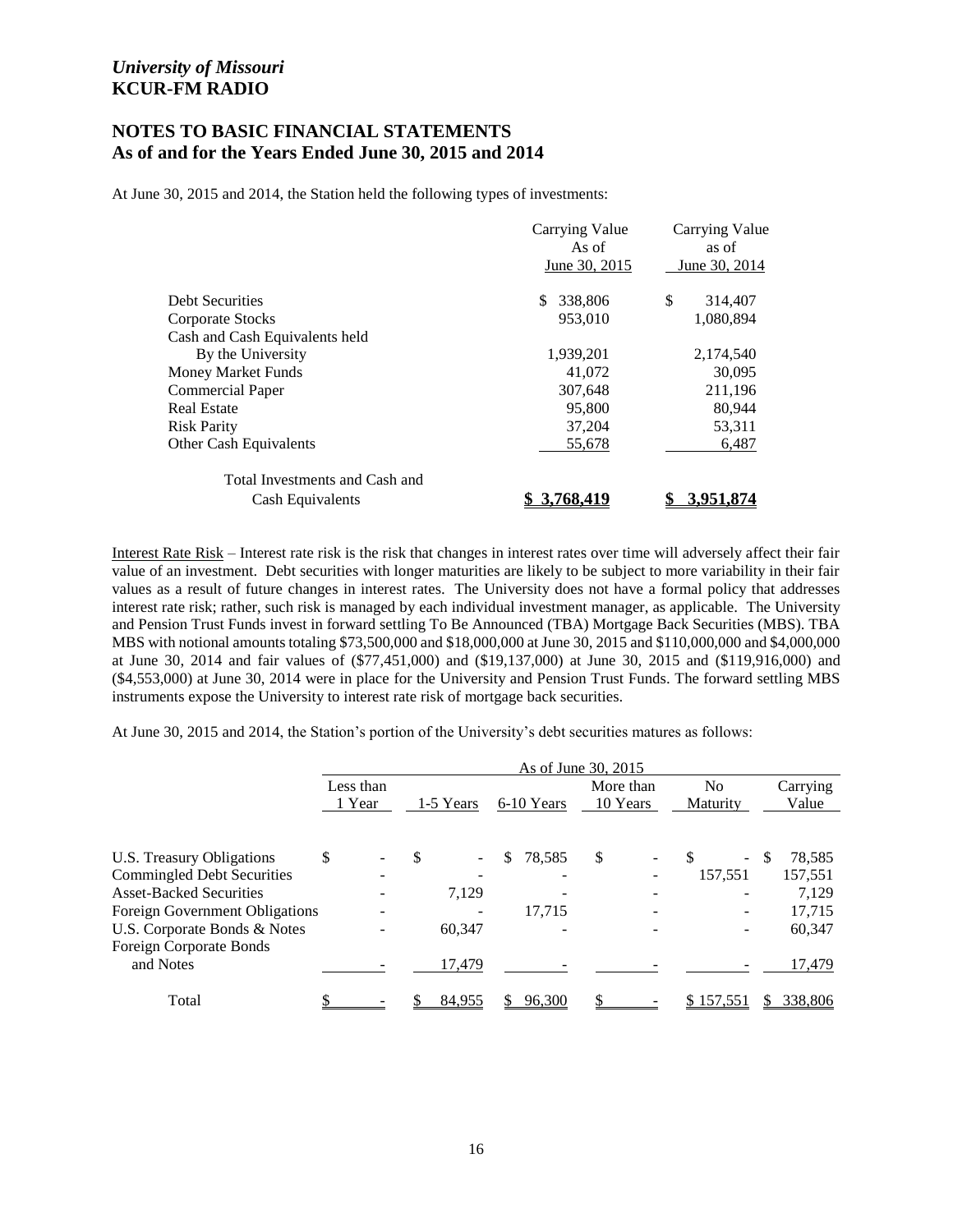|                                   |           |           |         |            | As of June 30, 2014      |          |           |                |                |              |
|-----------------------------------|-----------|-----------|---------|------------|--------------------------|----------|-----------|----------------|----------------|--------------|
|                                   | Less than |           |         |            |                          |          | More than | N <sub>0</sub> |                | Carrying     |
|                                   | 1 Year    | 1-5 Years |         | 6-10 Years |                          | 10 Years |           | Maturity       |                | Value        |
|                                   |           |           |         |            |                          |          |           |                |                |              |
| U.S. Treasury Obligations         | \$        | \$        |         | -S         |                          | S.       | 41,069    | \$             | $\overline{a}$ | \$<br>41,069 |
| <b>Commingled Debt Securities</b> |           |           |         |            | $\overline{\phantom{a}}$ |          |           |                | 174,060        | 174,060      |
| <b>Asset-Backed Securities</b>    |           |           | (1,310) |            |                          |          |           |                |                | (1,310)      |
| Foreign Government Obligations    |           |           |         |            | 31,860                   |          |           |                |                | 31,860       |
| U.S. Corporate Bonds & Notes      |           |           |         |            | 52,782                   |          |           |                |                | 52,782       |
| Foreign Corporate Bonds           |           |           |         |            |                          |          |           |                |                |              |
| and Notes                         |           |           |         |            | 15,946                   |          |           |                |                | 15,946       |
| Total                             |           |           | (1,310) |            | \$100,588                |          | 41.069    |                | 174.060        | 314,407      |

Credit Risk – Investments – An investment's credit risk is the risk that the issuer or other counterparty will not meet its obligations. For investments in debt securities, this credit risk is typically measured by the credit quality ratings provided by a nationally recognized statistical rating organization such as Moody's Investors Service (Moody's) or Standard & Poor's Ratings Group (S&P). For General Investments, the University's policy is to hold corporate bonds rated A or better by S&P. Also within General Investments, commercial paper and other short-term securities should be rated A-1/P-1 or better. Disposition of securities whose ratings have been downgraded after purchase is generally left to the discretion of the respective investment manager after consideration of individual facts and circumstances.

All holdings of commercial paper and variable rate demand notes were rated A-1/P-1 or better at June 30, 2015 and 2014. All holdings of money market funds were rated AAA at June 30, 2015 and 2014.

Based on investment ratings provided by Moody's or S&P, the Station's portion of the University's credit risk exposure as of June 30, 2015 and 2014, is as follows:

|                                      | As of June 30, 2015 |    |             |            |             |           |        |                 |        |            |                |    |          |
|--------------------------------------|---------------------|----|-------------|------------|-------------|-----------|--------|-----------------|--------|------------|----------------|----|----------|
|                                      | U.S.<br>U.S.        |    |             |            | Foreign     |           |        | U.S.<br>Foreign |        | Commingled |                |    |          |
|                                      | Treasury            |    | Agency      | Government |             | Corporate |        | Corporate       |        | Debt       |                |    |          |
|                                      | Obligations         |    | Obligations |            | Obligations |           | Debt   |                 | Debt   |            | Securities     |    | Total    |
|                                      |                     |    |             |            |             |           |        |                 |        |            |                |    |          |
| U.S. Treasury                        |                     |    |             |            |             |           |        |                 |        |            |                |    |          |
| Obligations                          | \$<br>78,585        | \$ |             | \$         |             | \$        |        | \$              |        | \$         | $\blacksquare$ | \$ | 78,585   |
| Mortgage-Backed<br><b>Securities</b> |                     |    |             |            |             |           |        |                 |        |            |                |    |          |
| Guaranteed by                        |                     |    |             |            |             |           |        |                 |        |            |                |    |          |
| U.S. Agencies                        |                     |    | (17,041)    |            |             |           |        |                 |        |            |                |    | (17,041) |
| Debt Securities in                   |                     |    |             |            |             |           |        |                 |        |            |                |    |          |
| Commingled Funds                     |                     |    |             |            |             |           |        |                 |        |            | 157,551        |    | 157,551  |
| Aaa/AAA                              |                     |    | 4,198       |            | 1,499       |           |        |                 | 11     |            |                |    | 5,708    |
| Aa/AA                                |                     |    | 1,855       |            |             |           |        |                 | 1,136  |            |                |    | 2,991    |
| A/A                                  |                     |    | 74          |            | 1,977       |           | 1,320  |                 | 995    |            |                |    | 4,366    |
| Baa/BBB                              |                     |    | 115         |            | 6,492       |           | 4,790  |                 | 1,448  |            |                |    | 12,845   |
| Less than Baa/BBB                    |                     |    | 17,524      |            | 2,565       |           | 41,542 |                 | 11,236 |            |                |    | 72,867   |
| Unrated                              |                     |    | 404         |            | 5,182       |           | 12,695 |                 | 2,653  |            |                |    | 20,934   |
| Total                                | <u>78,585</u>       |    | 7,129       |            | 17,715      |           | 60,347 |                 | 17,479 | S          | 157,551        |    | 338,806  |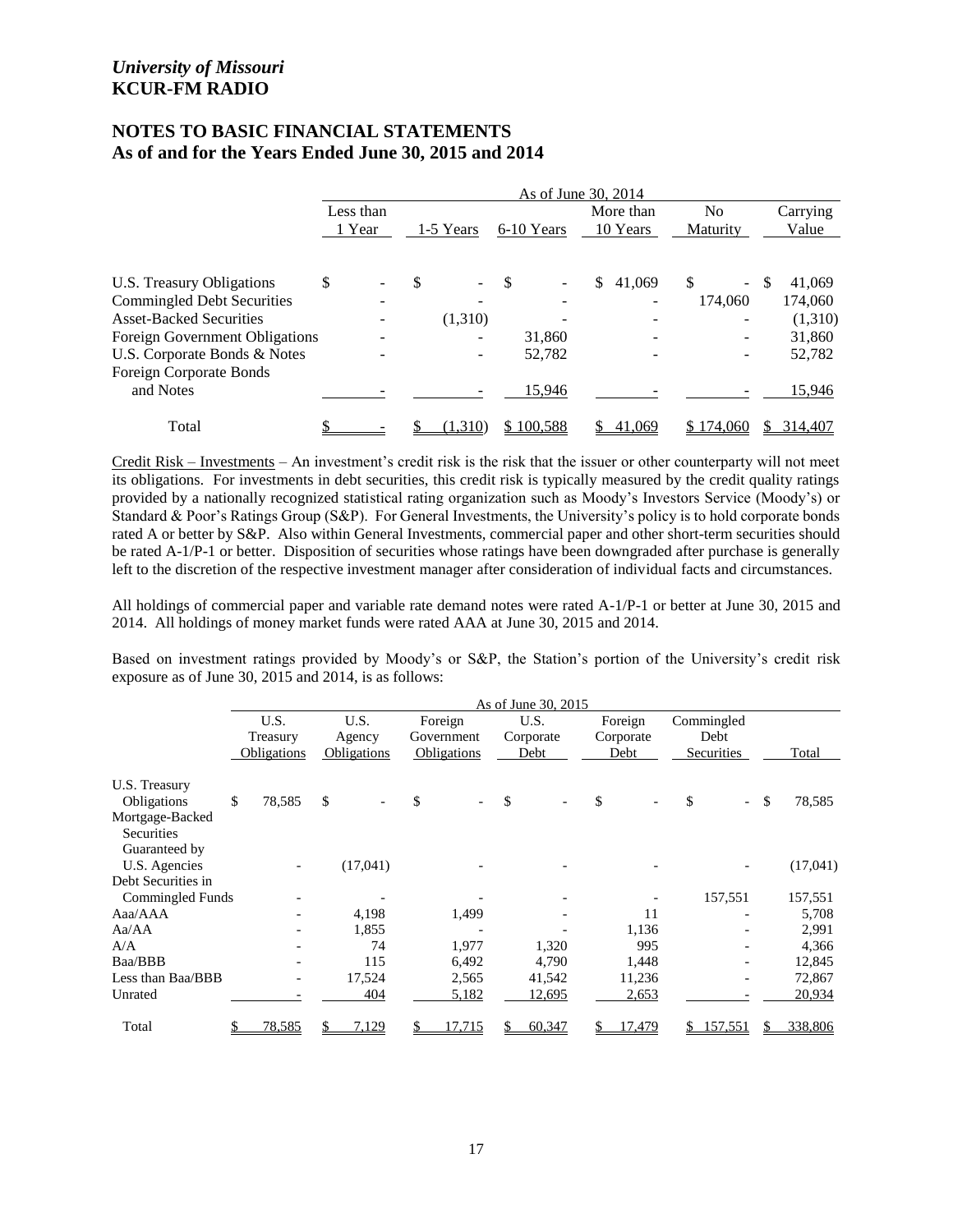|                    |              |             |                    | As of June 30, 2014                |           |            |                |    |           |
|--------------------|--------------|-------------|--------------------|------------------------------------|-----------|------------|----------------|----|-----------|
|                    | U.S.         | U.S.        | Foreign            | U.S.                               | Foreign   | Commingled |                |    |           |
|                    | Treasury     | Agency      | Government         | Corporate                          | Corporate |            | Debt           |    |           |
|                    | Obligations  | Obligations | <b>Obligations</b> | Debt                               | Debt      |            | Securities     |    | Total     |
| U.S. Treasury      |              |             |                    |                                    |           |            |                |    |           |
| Obligations        | \$<br>41,069 | \$          |                    | \$<br>$\qquad \qquad \blacksquare$ | \$        | \$         | $\blacksquare$ | \$ | 41,069    |
| Mortgage-Backed    |              |             |                    |                                    |           |            |                |    |           |
| Securities         |              |             |                    |                                    |           |            |                |    |           |
| Guaranteed by U.S. |              |             |                    |                                    |           |            |                |    |           |
| Agencies           |              | (19, 557)   |                    |                                    |           |            |                |    | (19, 557) |
| Debt Securities in |              |             |                    |                                    |           |            |                |    |           |
| Commingled Funds   |              |             |                    |                                    |           |            | 174,060        |    | 174,060   |
| Aaa/AAA            |              | 110         | 3,955              | 1,622                              | 3,047     |            |                |    | 8,734     |
| Aa/AA              |              | 1,481       | 2,578              | 148                                | 698       |            |                |    | 4,905     |
| A/A                |              | 156         | 3,216              | 1,971                              | 1,474     |            |                |    | 6,817     |
| Baa/BBB            |              | 299         | 13,308             | 4,886                              | 1,193     |            |                |    | 19,686    |
| Less than Baa/BBB  |              | 15,778      | 1,050              | 40,955                             | 5,374     |            |                |    | 63,157    |
| Unrated            |              | 423         | 7,753              | 3,200                              | 4,160     |            |                |    | 15,536    |
|                    |              |             |                    |                                    |           |            |                |    |           |
| Total              | 41,069       | (1,310)     | 31,860             | 52,782                             | 15,946    | S.         | 174,060        | S  | 314,407   |

Custodial Credit Risk – For investments, custodial credit risk is the risk that in the event of failure of the counterparty to a transaction, the University will not be able to recover the value of the investments held by an outside party. In accordance with its policy, the University minimizes custodial credit risk by establishing limitations on the types of instruments held with qualifying institutions. Repurchase agreements must be collateralized by U.S. Government issues and/or U.S. Government Agency issues. All University investments are insured or registered and are held by the University or an agent in its name.

Foreign Currency Risk – The risk that changes in exchange rates will adversely affect the fair value of a foreign investment is referred to as foreign currency risk. The University's investment policy allows for exposure to non-U.S. dollar denominated equities and fixed income securities. Exposure to foreign currency risk from these securities is permitted and it may be fully or partially hedged using forward foreign currency exchange contracts. At June 30, 2015 and 2014, 15.4% and 16.6%, respectively, of the Station's total investments and cash and cash equivalents were denominated in foreign currencies.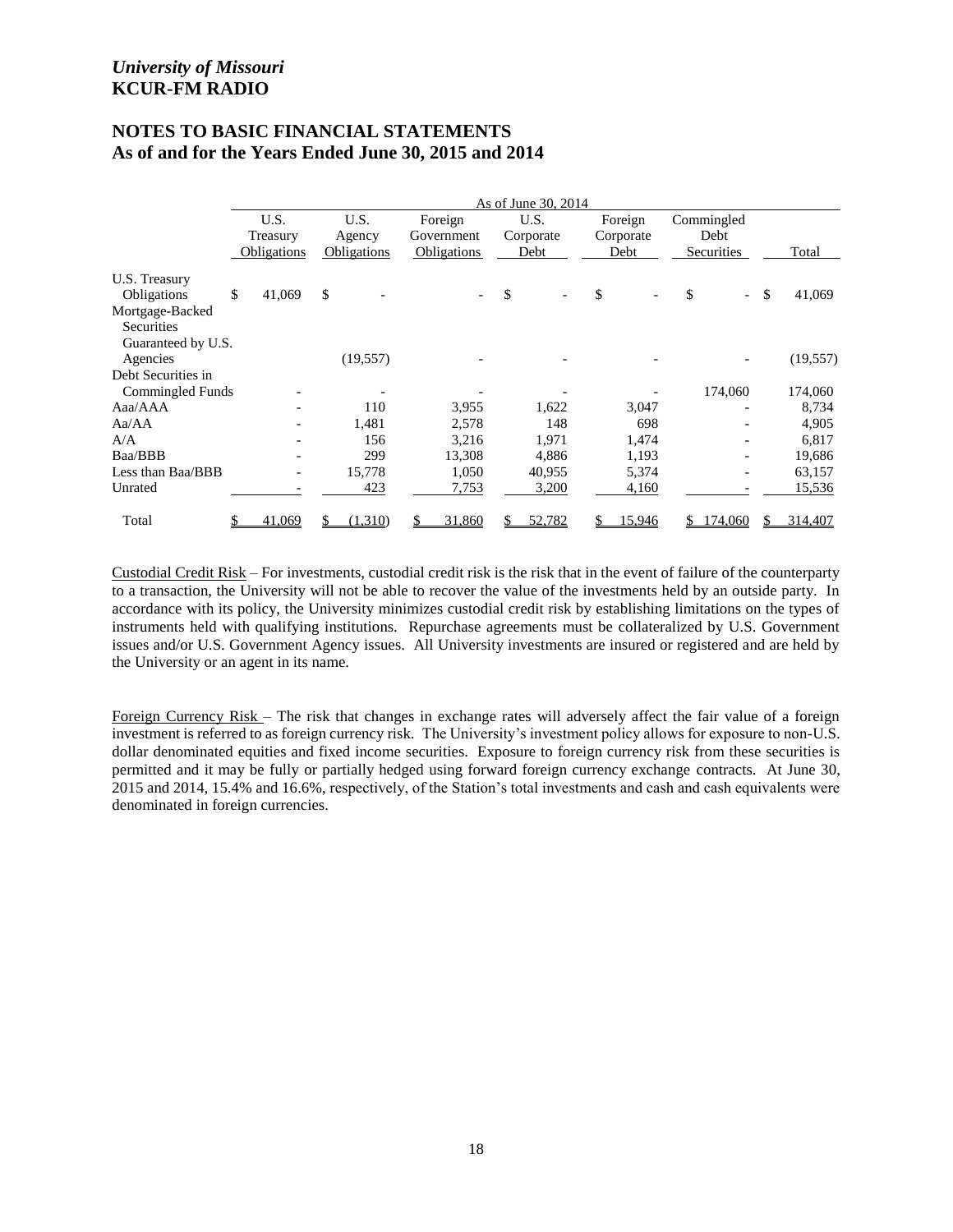The Station's portion of the University's exposure to foreign currency risk is as follows:

|                               | Foreign Currency Risk |                   |                                                   |                |               |  |  |  |
|-------------------------------|-----------------------|-------------------|---------------------------------------------------|----------------|---------------|--|--|--|
|                               |                       |                   | International Investment Securities at Fair Value |                |               |  |  |  |
|                               |                       |                   | Cash and                                          |                |               |  |  |  |
|                               | Debt                  | Equity            | Cash                                              | 2015           | 2014          |  |  |  |
| Currency                      | <b>Securities</b>     | <b>Securities</b> | Equivalents                                       | Total          | Total         |  |  |  |
| Euro                          | \$<br>13,547          | \$<br>8,781       | \$<br>179                                         | 22,507<br>S    | \$.<br>22,527 |  |  |  |
| Japanese Yen                  | 126                   | 15,430            | 5,162                                             | 20,718         | 15,507        |  |  |  |
| <b>British Pound Sterling</b> | 2,794                 | 11,394            | 91                                                | 14,279         | 22,474        |  |  |  |
| Australian Dollar             | 798                   | 2,456             |                                                   | 3,255          | 5,993         |  |  |  |
| Canada Dollar                 |                       | 1,936             | 31                                                | 1,967          | 2,389         |  |  |  |
| Danish Krone                  | 32                    |                   | 3                                                 | 35             | 585           |  |  |  |
| New Zealand Dollar            |                       |                   |                                                   |                | 1,036         |  |  |  |
| <b>Brazil Real</b>            | 2,661                 |                   | 32                                                | 2,693          | 6,990         |  |  |  |
| Polish Zloty                  |                       |                   |                                                   |                | 385           |  |  |  |
| <b>Swiss Franc</b>            |                       | 11,176            |                                                   | 11,176         | 14,161        |  |  |  |
| Hong Kong Dollar              |                       | 9,052             | 43                                                | 9,095          | 9,690         |  |  |  |
| Swedish Krona                 |                       | 4,026             |                                                   | 4,026          | 5,769         |  |  |  |
| <b>Mexican New Peso</b>       | 170                   |                   | 2,299                                             | 2,469          | 2,104         |  |  |  |
| Other                         | 89,318                | 397,005           | 39                                                | <u>486,362</u> | 545,548       |  |  |  |
| Total                         | 109,446               | \$461,256         | 7,880                                             | \$578,582      | \$655,158     |  |  |  |

Concentration of Credit Risk – The risk of loss attributed to the magnitude of investments in a single issue is known as the concentration of credit risk. Investments issued or guaranteed by the U.S. government, investments in mutual funds, or external investment pools are excluded from this category. The University investment policies all specify diversification requirements across asset sectors. The investment policy for the general pool has specific single issuer limits in place for corporate bonds and commercial paper.

#### 4. CHANGES IN UNEXPENDED GRANTS

The balance of unexpended grants at June 30, 2015 and 2014, is as follows:

|                             | <b>Fiscal Year</b> |           |  |  |  |
|-----------------------------|--------------------|-----------|--|--|--|
|                             | 2015               | 2014      |  |  |  |
| Balance, Beginning of Year  | 271.454<br>S       | 160,000   |  |  |  |
| <b>Grants</b>               | 165,000            | 303,333   |  |  |  |
| Deductions, Amount Expended | (367, 055)         | (191,879) |  |  |  |
| Balance, End of Year        | 69 399             |           |  |  |  |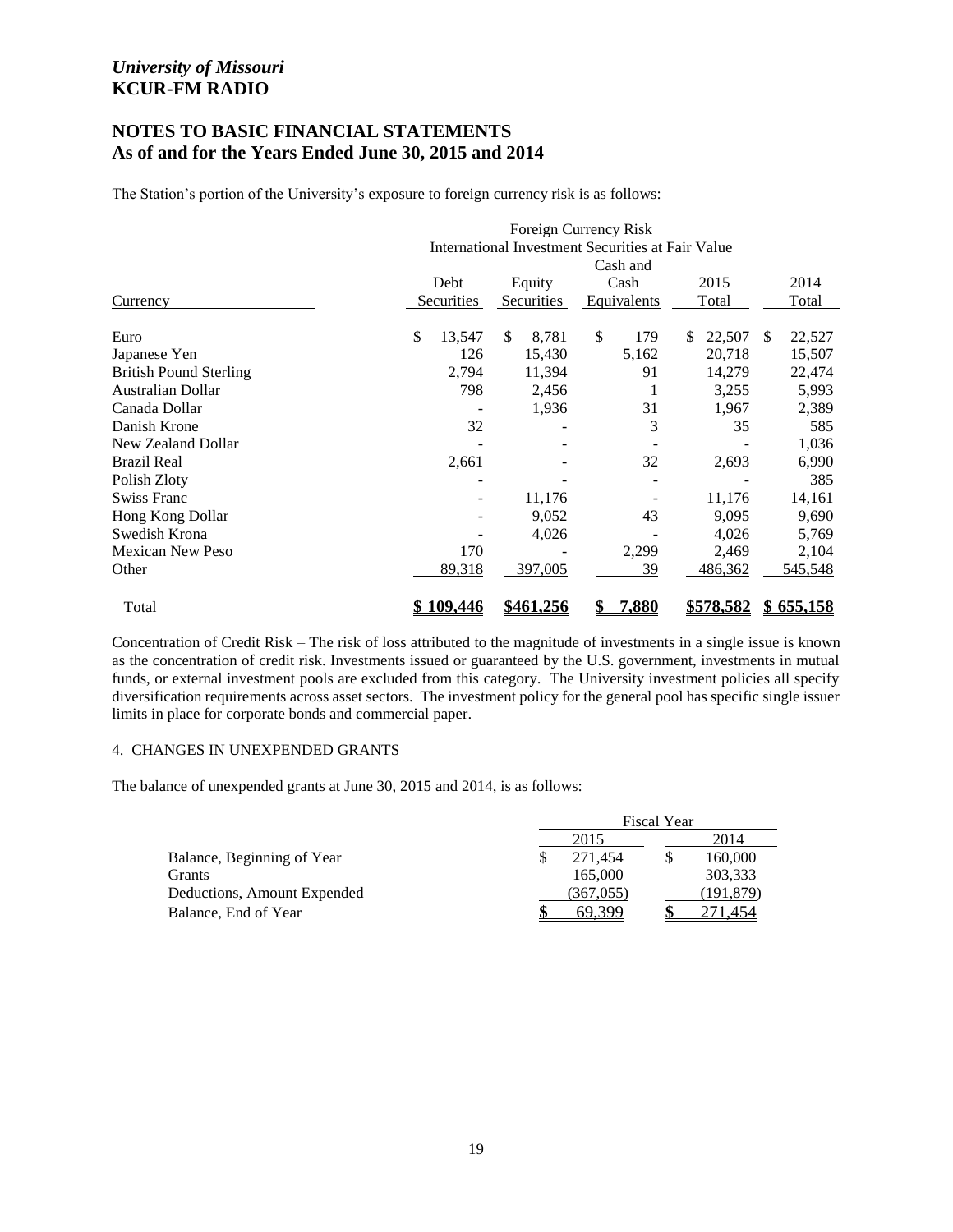### **NOTES TO BASIC FINANCIAL STATEMENTS As of and for the Years Ended June 30, 2015 and 2014**

#### 5. CAPITAL ASSETS

Capital asset activity for the years ended June 30, 2015 and 2014 is summarized as follows:

| 2015                                     | Beginning |                |                | Ending                             |
|------------------------------------------|-----------|----------------|----------------|------------------------------------|
| Capital Assets, Depreciable:             | Balance   | Additions      | Retirements    | Balance                            |
| <b>Buildings and Improvements</b>        | \$335,533 | \$             | \$             | \$<br>335,533                      |
| Transmission, Antenna and Tower          | 263,457   | 11,020         | (25, 812)      | 248,665                            |
| Studio and Other Broadcast Equipment     | 99,296    |                |                | 99,296                             |
| Furniture and Fixtures                   | 76,260    |                |                | 76,260                             |
|                                          |           |                |                |                                    |
| <b>Total Capital Assets, Depreciable</b> | 774,546   | 11,020         | (25,812)       | 759,754                            |
| Accumulated Depreciation:                |           |                |                |                                    |
| <b>Buildings and Improvements</b>        | 335,533   |                |                | 335,533                            |
| Transmissions, Antenna and Tower         | 263,457   | $\overline{4}$ | (25, 812)      | 237,649                            |
| Studio and Other Broadcast Equipment     | 19,679    | 7,995          |                | 27,674                             |
| <b>Furniture and Fixtures</b>            | 39,526    | 4,238          |                | 43,764                             |
| <b>Total Accumulated Depreciation</b>    | 658,195   | 12,237         | (25, 812)      | 644,620                            |
| Total Capital Assets, Depreciable, Net   | \$116,351 | \$(1,217)      | $\mathbf{\$\}$ | \$115,134                          |
|                                          | Beginning |                |                | Ending                             |
| 2014                                     | Balance   | Additions      | Retirements    | <b>Balance</b>                     |
| Capital Assets, Depreciable:             |           |                |                |                                    |
| <b>Buildings</b>                         | \$335,533 | \$             | \$             | 335,533<br>\$.                     |
| Transmission, Antenna and Tower          | 263,457   |                |                | 263,457                            |
| Studio and Other Broadcast Equipment     | 19,346    | 79,950         |                | 99,296                             |
| <b>Furniture and Fixtures</b>            | 76,260    |                |                | 76,260                             |
| <b>Total Capital Assets, Depreciable</b> | 694,596   | 79,950         |                | 774,546                            |
| Accumulated Depreciation:                |           |                |                |                                    |
| <b>Building</b>                          | 335,533   |                |                | 335,533                            |
| Transmission, Antenna and Tower          | 263,457   |                | $\overline{a}$ | 263,457                            |
| Studio and Other Broadcast Equipment     | 19,346    | 333            |                | 19,679                             |
| <b>Furniture and Fixtures</b>            | 35,287    | 4,239          |                | 39,526                             |
| <b>Total Accumulated Depreciation</b>    | 653,623   | 4,572          |                | 658,195                            |
| Total Capital Assets, Depreciable, Net   | \$40.973  | 75,378<br>\$   | \$             | $\mathbf{\mathbf{\$\}}$<br>116.351 |

#### 6. OPERATING LEASE OBLIGATIONS

The Station leases an above-ground, multi-unit broadcast tower from Public Television 19, Inc. Annually, the initial base rent is adjusted for the Consumer Price Index – Kansas City, All Items published by the Bureau of Labor Statistics. Such adjustment is limited to 0% to 2.5% from the preceding period. Future minimum payments are as follows: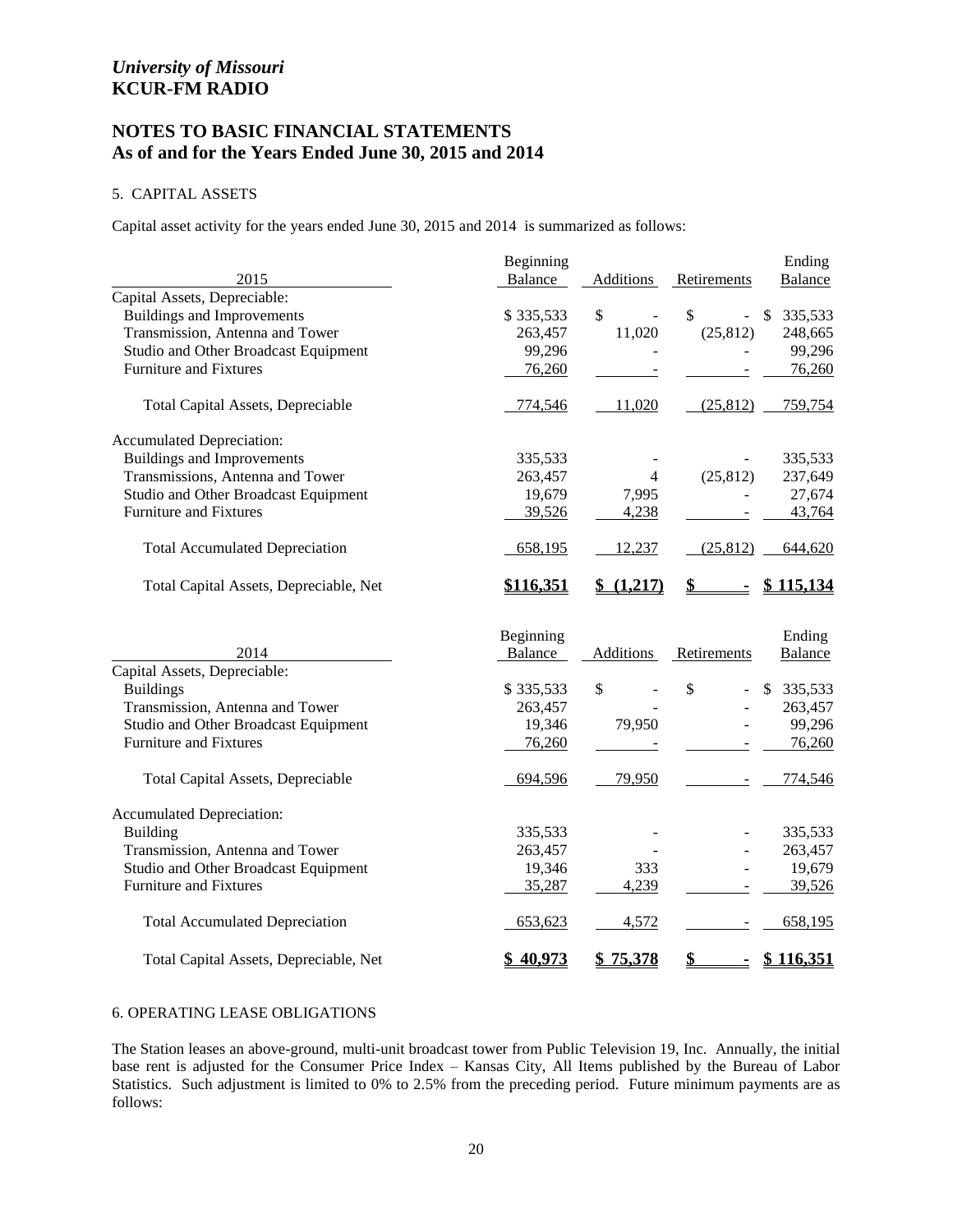| <b>Fiscal Year</b>                   | Amount |                  |  |  |
|--------------------------------------|--------|------------------|--|--|
| 2016                                 | \$     | 33,734           |  |  |
| 2017<br>2018                         |        | 33,734<br>33,734 |  |  |
| 2019                                 |        | 5,622            |  |  |
| 2020                                 |        |                  |  |  |
| Thereafter                           |        |                  |  |  |
| <b>Total Future Minimum Payments</b> |        | 106.824          |  |  |

Total lease payments for each of the years ended June 30, 2015 and 2014, were \$33,712 and \$33,600, respectively.

#### 7. BOARD-DESIGNATED QUASI-ENDOWMENT

The Station's quasi-endowment was established on March 29, 2000 by the University of Missouri – Kansas City as the UMKC KCUR Unrestricted Endowment Fund to provide unrestricted support to the Station. As of June 30, 2015 and 2014, the balance of the quasi-endowment was \$1,558,796 and \$1,593,401, respectively.

#### 8. RESTRICTED EXPENDABLE-ENDOWMENT

The Station's restricted expendable endowment consists of five donor-named endowments. Distributions from the endowments shall be made at such times and in such amounts as are in accordance with the policy of The Curators of the University of Missouri. The balance of the endowments at June 30, 2015 and 2014 is \$270,422 and \$183,932, respectively.

#### 9. RISK MANAGEMENT

The Station is a part of the University's overall risk management program. The cost is part of the donated facilities and administrative support from the University. The University is exposed to various risks of loss related to torts; theft of, damage to, and destruction of assets; injuries to employees; natural disasters; and various medically related benefit programs for employees. The University funds these losses through a combination of self-insured retentions and commercially purchased insurance. The amount of self-insurance funds and commercial insurance maintained are based upon analysis of historical information and actuarial estimates. Settled claims have not exceeded commercial coverage in any of the past three fiscal years. The University does not maintain a separate liability reserve for claims relating to the Station.

#### 10. RETIREMENT PLAN

Plan Description – The Station participates in a plan ("Retirement Plan") operated by the University. The Retirement Plan is a single-employer, defined benefit plan for all qualified employees. As authorized by Section 172.300, Revised Statutes of Missouri, the University's Board of Curators administers the Retirement Plan and establishes its terms.

Benefits Provided – Full-time employees vest in the Retirement Plan after five years of credited service and become eligible for benefits based on age and years of service. A vested employee who retires at age 65 or older is eligible for a lifetime annuity calculated at a certain rate times the credited service years times the compensation base (average compensation for the five highest consecutive salary years). The rate is 2.2% if the employee was hired before October 1, 2012, or 1.0% if the employee was hired after September 30, 2012. Academic members who provide summer teaching and research service receive additional summer service credit. The Board of Curators may periodically approve increases to the benefits paid to existing pensioners. However, vested members who leave the University prior to eligibility for retirement are not eligible for these pension increases.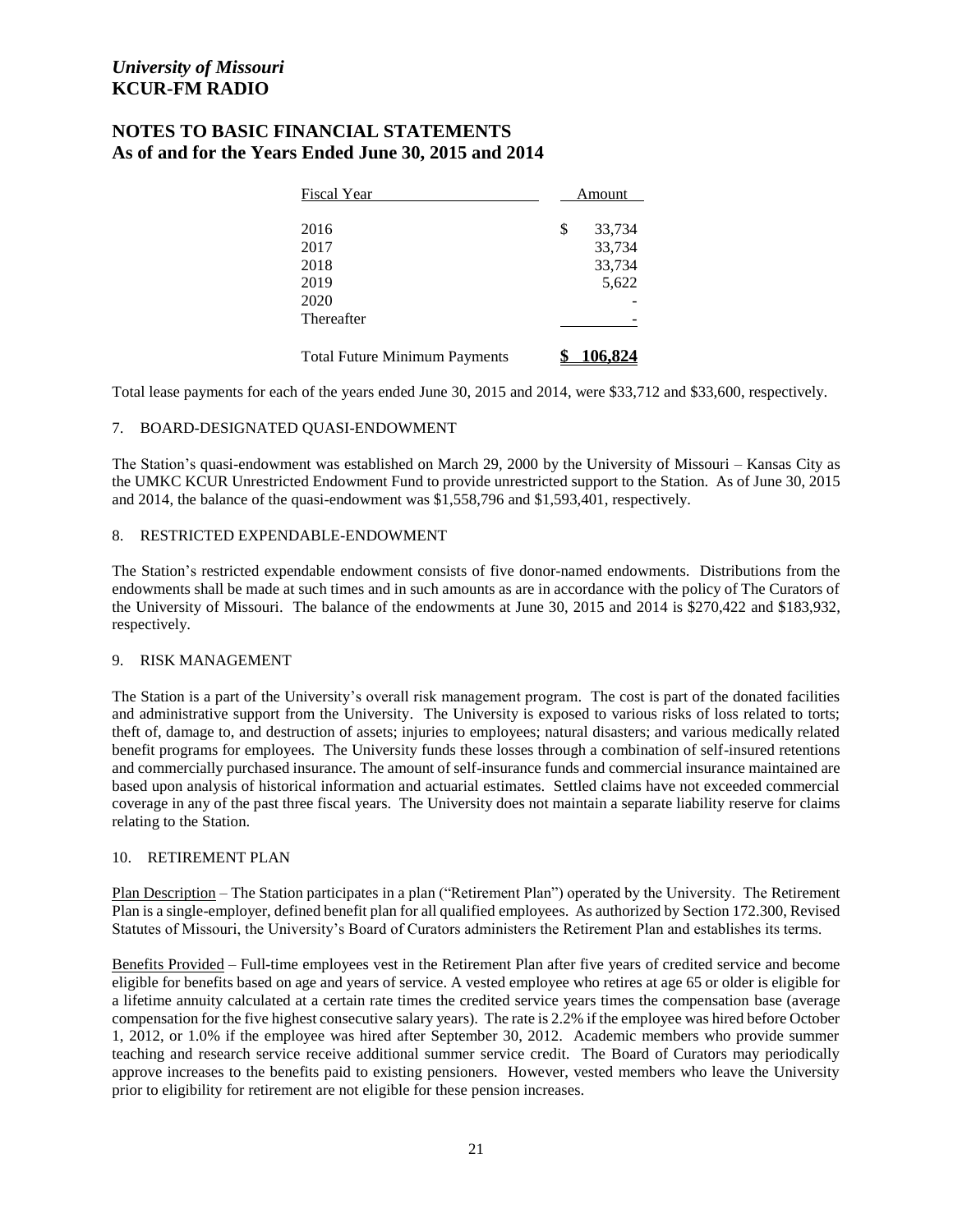|                              | Retirement Plan Membership |        |
|------------------------------|----------------------------|--------|
|                              | 2015                       | 2014   |
| <b>Active Vested Members</b> | 18.407                     | 18,335 |
| Inactive Vested members      | 4.305                      | 4.221  |
| Pensioners and Beneficiaries | 8.320                      | 7.975  |
| <b>Total Members</b>         |                            |        |

Vested employees who are at least age 55 and have ten years or more of credited service or age 60 with at least five years of service may choose early retirement with a reduced benefit. However, if the employee retires at age 62 and has at least 25 years of credited service, the benefit is not reduced. Up to 30% of the retirement annuity can be taken in a lump sum payment. In addition, the standard annuity can be exchanged for an actuarially-equivalent annuity selected from an array of options with joint and survivor, period certain, and guaranteed annual increase features.

Vested employees who terminate prior to retirement eligibility may elect to transfer the actuarial equivalent of their benefit to an Individual Retirement Account or into another employer's qualified plan that accepts such rollovers. The actuarial equivalent may also be taken in the form of a lump sum payment.

In addition, the Retirement Plan allows vested employees who become disabled to continue accruing service credit until they retire. It also provides a pre-retirement death benefit for vested employees.

The Retirement Plan provides a minimum value feature for vested employees who terminate or retire. The minimum value is calculated as the actuarial equivalent of 5% of the employee's eligible compensation invested at 7.5% per credited service year or the regular calculated benefit.

Basis of Accounting – The Retirement Plan's accounting records are prepared using the accrual basis of accounting. Employer contributions to the Retirement Plan are recognized when due and the employer has made a formal commitment to provide the contributions. Benefits and refunds are recognized when due and payable in accordance with terms of the Retirement Plan. The Retirement Plan does not issue a separate financial report.

Investment Valuation – Investments are reported at fair value.

Contributions – The University's contributions to the Retirement Plan are equal to the actuarially determined employer contribution requirement (ARC). The ARC for those employees hired before October 1, 2012 averaged 10.0% and 10.8% of covered payroll for the years ending June 30, 2015 and 2014, respectively. The ARC for those employees hired after September 30, 2012 averaged 6.1% and 6.8% of covered payroll for the years ended June 30, 2015 and 2014, respectively. Employees are required to contribute 1% of their salary up to \$50,000 in a calendar year and 2% of their salary in excess of \$50,000. An actuarial valuation of the Plan is performed annually and the University's contribution rate is updated at the beginning of the University's fiscal year on July 1, to reflect the actuarially determined funding requirement from the most recent valuation, as of the preceding October 1. This actuarial valuation reflects the adoption of any Retirement Plan amendments during the previous fiscal year.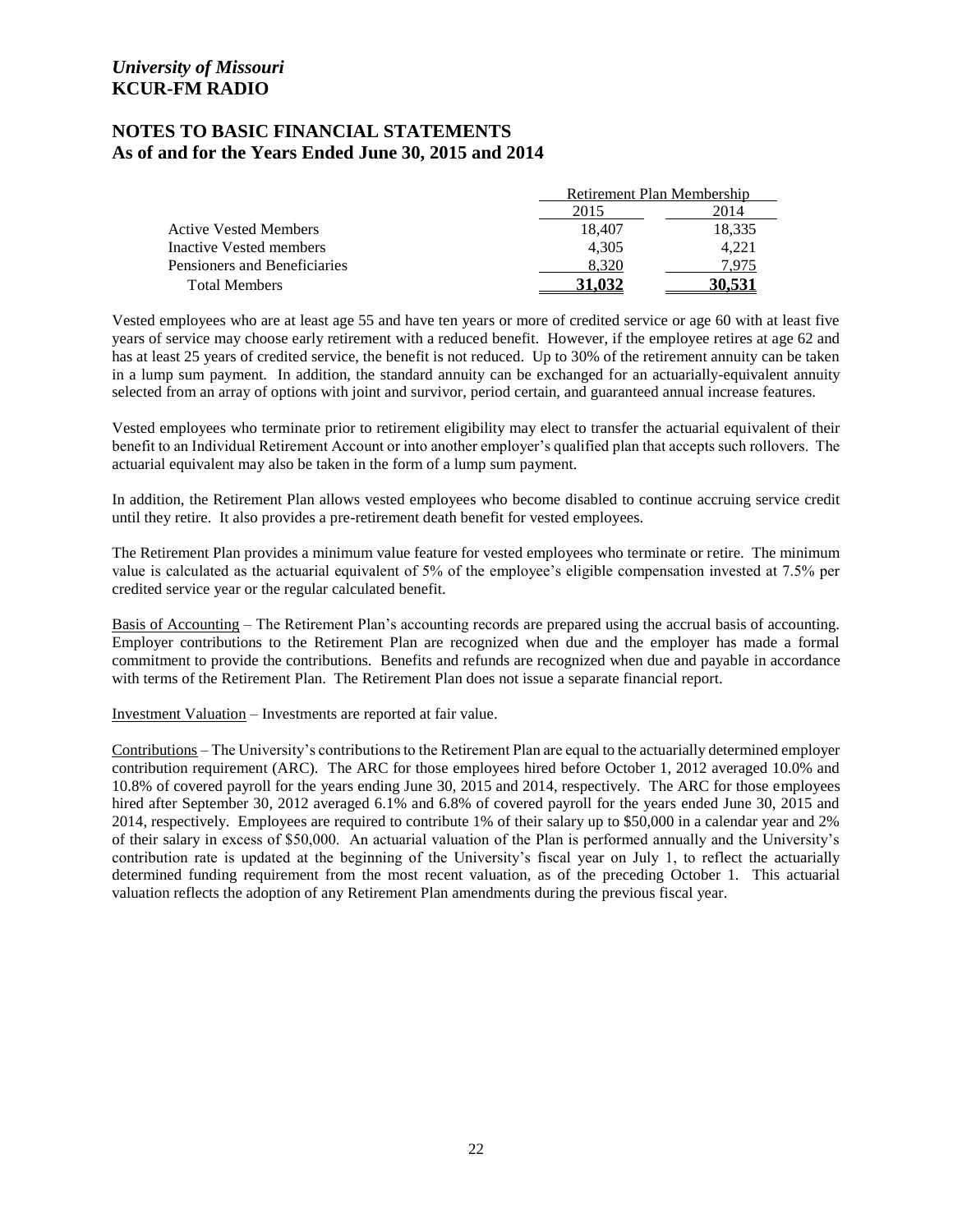Net Pension Liability – the Retirement Plan's net pension liability was measured as of June 30, 2015. The total pension liability used to calculate the net pension liability was determined by an actuarial valuation as of October 1, 2014. For the years ended June 30, 2015 and 2014, fiduciary net position as a percentage of the total pension liability amounted to 87.76% and 92.92%, respectively. The following table outlines the Station's portion of the changes in net pension liability for the years ended June 30, 2015 and 2014:

|                                                    | <b>Total Pension</b><br><b>Liability</b><br>(TPL)<br>(a) | <b>Fiduciary Net</b><br><b>Position</b><br>(FNP)<br>(b) | <b>Net Pension</b><br><b>Liability</b><br>(NPL)<br>$(a) - (b)$ |
|----------------------------------------------------|----------------------------------------------------------|---------------------------------------------------------|----------------------------------------------------------------|
| <b>Balances at June 30, 2014</b>                   | \$<br>3,980,831                                          | \$<br>3,699,121                                         | \$<br>281,710                                                  |
| Changes for the year:                              |                                                          |                                                         |                                                                |
| Service cost                                       | 108,778                                                  |                                                         | 108,778                                                        |
| Interest                                           | 425,040                                                  |                                                         | 425,040                                                        |
| Differences between expected and actual experience | 20,386                                                   |                                                         | 20,386                                                         |
| Contributions - employer                           |                                                          | 162,025                                                 | (162,025)                                                      |
| Contributions - employee                           |                                                          | 20,439                                                  | (20, 439)                                                      |
| Net investment income                              |                                                          | 56,123                                                  | (56, 123)                                                      |
| Benefit payments, including refunds of employee    |                                                          |                                                         |                                                                |
| Contributions                                      | (281, 274)                                               | (281, 274)                                              |                                                                |
| Other changes                                      |                                                          | (3,314)                                                 | 3,314                                                          |
| Net changes                                        | 272,930                                                  | (46,001)                                                | 318,931                                                        |
| <b>Balances at June 30, 2015</b>                   | \$<br>4,253,761                                          | \$<br>3,653,120                                         | \$<br>600,641                                                  |
|                                                    | <b>Total Pension</b><br>Liability<br>(TPL)<br>(a)        | <b>Fiduciary Net</b><br><b>Position</b><br>(FNP)<br>(b) | <b>Net Pension</b><br>Liability<br>(NPL)<br>$(a) - (b)$        |
| <b>Balances at June 30, 2013</b>                   | \$<br>3,797,058                                          | \$<br>3,239,448                                         | \$<br>557,610                                                  |
| Changes for the year:                              |                                                          |                                                         |                                                                |
| Service cost                                       | 79,910                                                   |                                                         | 79,910                                                         |
| Interest                                           | 292,545                                                  |                                                         | 292,545                                                        |
| Differences between expected and actual experience |                                                          |                                                         |                                                                |
| Contributions - employer                           |                                                          | 127,105                                                 | (127, 105)                                                     |
| Contributions – employee                           |                                                          | 14,747                                                  | (14, 747)                                                      |
| Net investment income                              |                                                          | 509,338                                                 | (509, 338)                                                     |
| Benefit payments, including refunds of employee    |                                                          |                                                         |                                                                |
| Contributions                                      | (188, 682)                                               | (188, 682)                                              |                                                                |
| Other changes                                      |                                                          | (2,835)                                                 | 2,835                                                          |
| Net changes                                        | 183,773                                                  | 459,673                                                 | (275,900)                                                      |
| <b>Balances at June 30, 2014</b>                   | \$<br>3,980,831                                          | \$<br>3,699,121                                         | \$<br>281,710                                                  |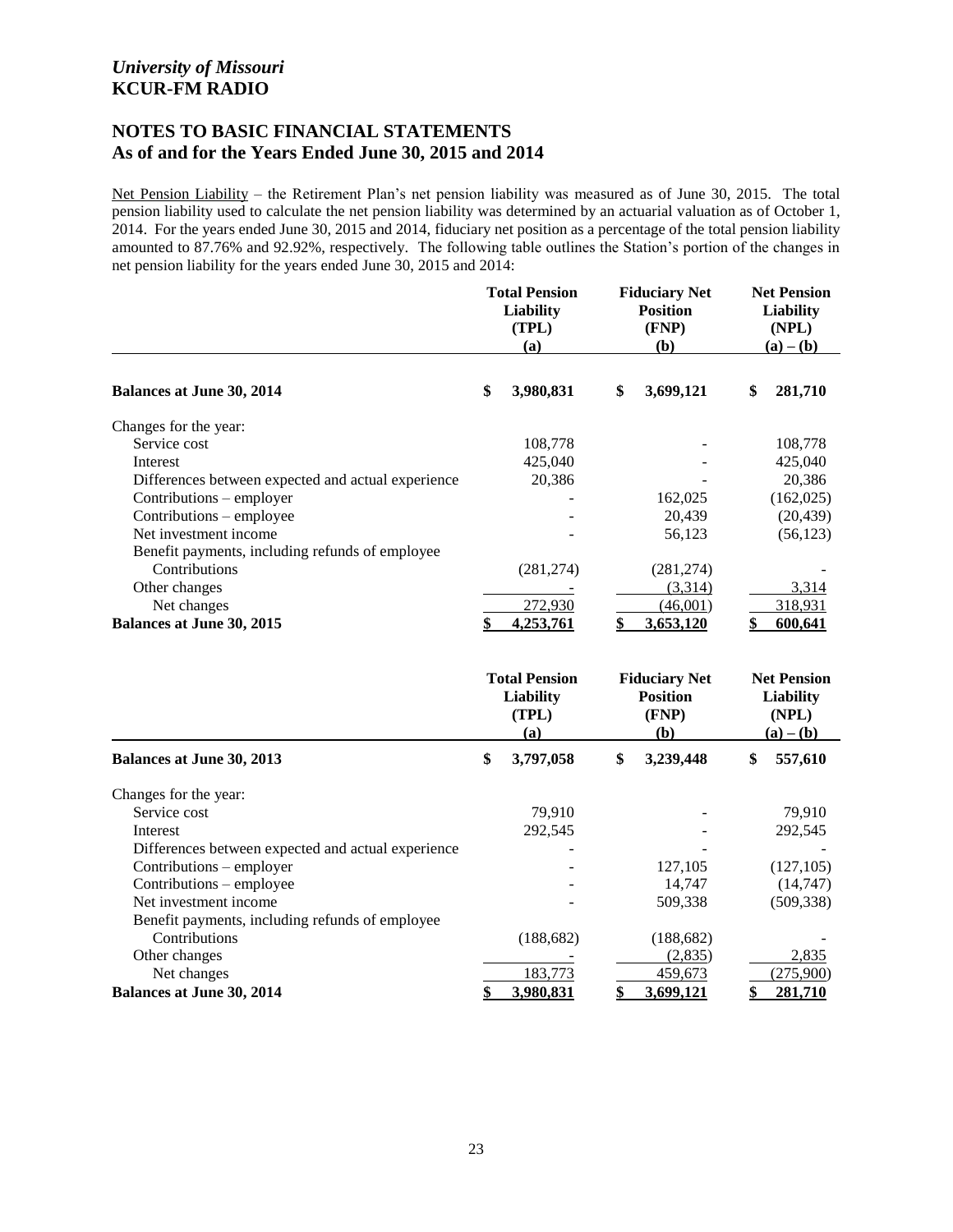Actuarial Methods and Assumptions – The October 1, 2014 actuarial valuation utilized the entry age actuarial cost method. Actuarial assumptions included:

| Inflation                        | 2.75%         |
|----------------------------------|---------------|
| Rate of Investment Return net of |               |
| Administrative expenses          |               |
| (Including inflation)            | 7.75%         |
| Projected salary increases       |               |
| (Including inflation)            | $4.1 - 4.9\%$ |
| Cost-of-living adjustments       | $0\%$         |

For purposes of determining actuarially required contributions, the actuarial value of assets was determined using techniques that spread effects of short-term volatility in the market value of investments over a 5-year period. The underfunded actuarial accrued liability is being amortized as a level dollar amount on a closed basis over 29 years from the October 1, 2014 valuation date. Mortality rates were based on the RP-2000 Combined Health Mortality Table projected to 2023 using Scale BB.

The actuarial assumptions used in the October 1, 2014 valuation were based on the results the most recent quinquennial study of the University's own experience covering 2008-2012.

Discount Rate – The discount rate used to measure the total pension liability was 7.75%. The projection of cash flows used to determine the discount rate assumed that employee contributions will be made at the current contribution rate and that University difference between actuarially determined contribution rates and the employee rate. Based on those assumptions, the pension plan's fiduciary net position was projected to be available to make all projected future benefit payments of current active and inactive employees. Therefore, the long-term expected rate of return on pension plan investments was applied to all periods of projected benefit payments to determine the total pension liability. For the October 1, 2014 actuarial valuation, a 7.75% discount rate was used. The following table shows the sensitivity of the Station's net liability to changes in the discount rate:

|                                    |                |                                                | Sensitivity of the Net Liability to Changes in the Discount |  |
|------------------------------------|----------------|------------------------------------------------|-------------------------------------------------------------|--|
|                                    | Rate           | <b>2015 Net</b><br><b>Pension</b><br>Liability | <b>2014 Net</b><br><b>Pension</b><br><b>Liability</b>       |  |
| 1% Decrease<br><b>Current Rate</b> | 6.75%<br>7.75% | 1.422.204                                      | 790,062<br>281,710<br>600,641                               |  |
| 1% Increase                        | 8.75           |                                                | 106,987<br>(141, 850)                                       |  |

Rate of Return – The annual money–weighted rate of return is calculated as the internal rate of return on pension investments, net of pension plan investment expense. The money-weighted rate of return expresses investment performance, net of pension plan investment expense, adjusted for the changing amounts actually invested. The annual money-weighted rate of return on pension plan investments for the years ended June 30, 2015 and 2014 was 0.7% and 16.2%, respectively. The following table provides long-term expected rates of real return on a geometric basis: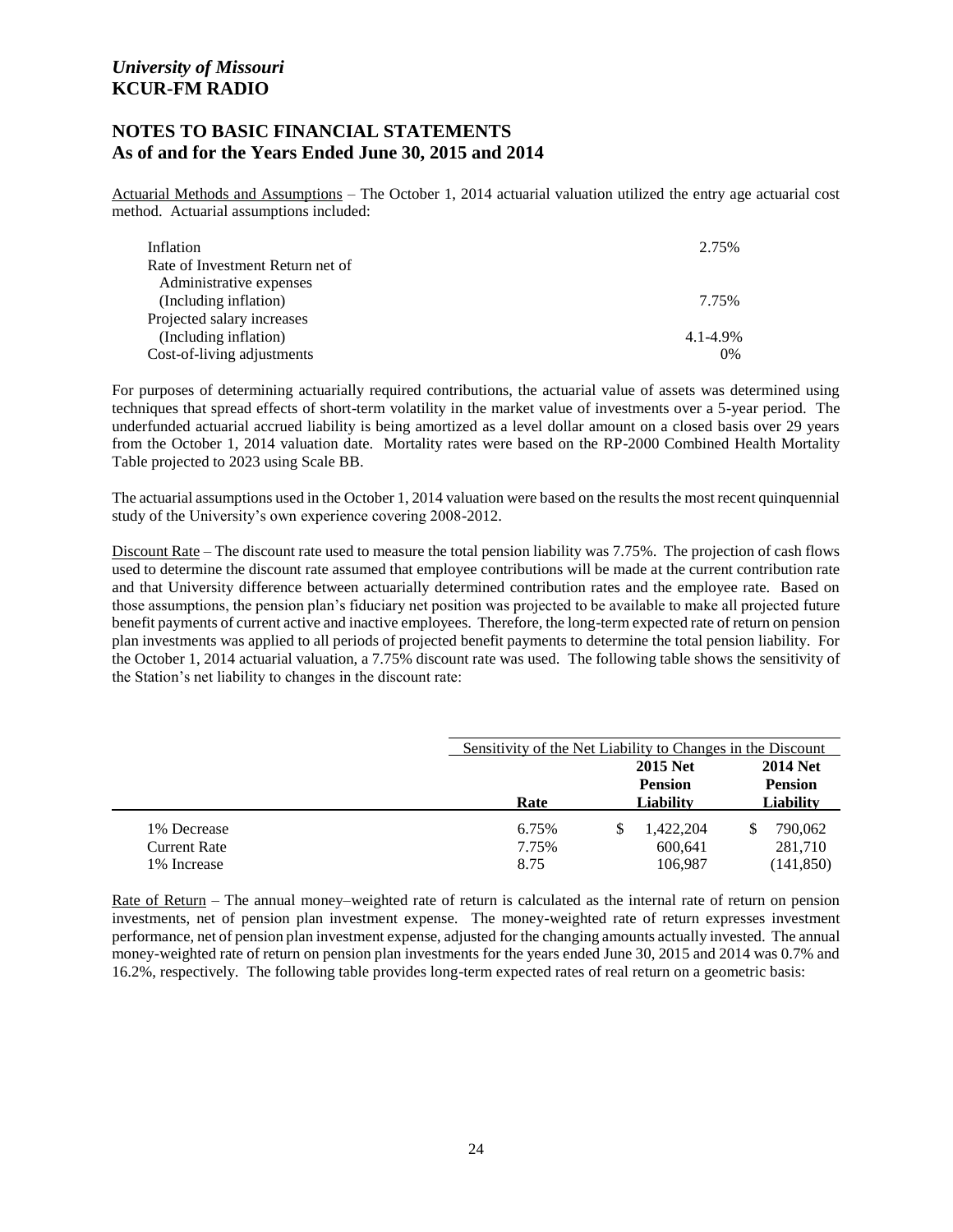### **NOTES TO BASIC FINANCIAL STATEMENTS As of and for the Years Ended June 30, 2015 and 2014**

|                               | <b>Asset Class Allocation</b>      |                                                                      |  |
|-------------------------------|------------------------------------|----------------------------------------------------------------------|--|
| <b>Asset Class</b>            | <b>Target</b><br><b>Allocation</b> | <b>Long Term</b><br><b>Expected</b><br><b>Real Rate</b><br>of Return |  |
| Domestic large cap equity     | 18%                                | 6.5%                                                                 |  |
| Domestic small cap equity     | 2%                                 | 6.5%                                                                 |  |
| Domestic fixed income         | 3%                                 | 1.7%                                                                 |  |
| International equity          | 19%                                | 6.7%                                                                 |  |
| Emerging markets equity       | 6%                                 | 9.3%                                                                 |  |
| International fixed income    | 4%                                 | 1.8%                                                                 |  |
| Real estate                   | 6%                                 | 4.3%                                                                 |  |
| Private equity                | 10%                                | 11.6%                                                                |  |
| Absolute return strategies    | 8%                                 | 4.1%                                                                 |  |
| High yield fixed income       | 10%                                | 4.1%                                                                 |  |
| Emerging markets fixed income | 6%                                 | 4.5%                                                                 |  |
| Treasury inflation protection | 2%                                 | 1.7%                                                                 |  |
| Floating rate bank loans      | 4%                                 | 2.6%                                                                 |  |
| Global inflation-linked bond  | 2%                                 | 1.7%                                                                 |  |
|                               | 100%                               |                                                                      |  |

Pension Expense – For the years ended June 30, 2015 and 2014, the Station recognized pension expense of \$117,898 and \$56,583, respectively. Annual pension expense consists of service cost and interest on the pension liability less employee contributions and projected earnings on pension plan investments. The difference between actual and expected earnings is recorded as a deferred outflow/inflow of resources and recognized in pension expense over a five year period.

The pension expense for the years ended June 30, is summarized as follows:

|                                                 |   | 2015       |   | 2014       |
|-------------------------------------------------|---|------------|---|------------|
| Service cost                                    | S | 108,778    | S | 79.911     |
| Interest                                        |   | 425,040    |   | 292,545    |
| Recognized portion of current-period difference |   |            |   |            |
| between expected                                |   | 3,278      |   |            |
| Contributions – employee                        |   | (22, 328)  |   | (15,665)   |
| Projected earnings on pension plan investments  |   | (393, 363) |   | (248, 633) |
| Recognized portion of current-period difference |   |            |   |            |
| between projected and actual earnings on        |   |            |   |            |
| pension plan investments                        |   | 68,111     |   | (51, 575)  |
| Recognition of deferred outflows of resources   |   |            |   |            |
| Recognition of deferred inflows of resources    |   | (71, 618)  |   |            |
| Pension expense for fiscal year ended June 30   |   | 117,898    |   | 56,583     |

Deferred Outflows/Inflows of Resources – In accordance with GASB Statements No. 67 and 68, the University recognizes differences between actual and expected experience with regard to economic or demographic factors, changes of assumptions about future economic or demographic factors, and the difference between actual and expected investment returns as Deferred Outflows/Inflows of Resources. At June 30, 2015 and 2014, the Retirement Plan reported the Station's portion of deferred outflows of resources and deferred inflows of resources related to pensions from the following sources: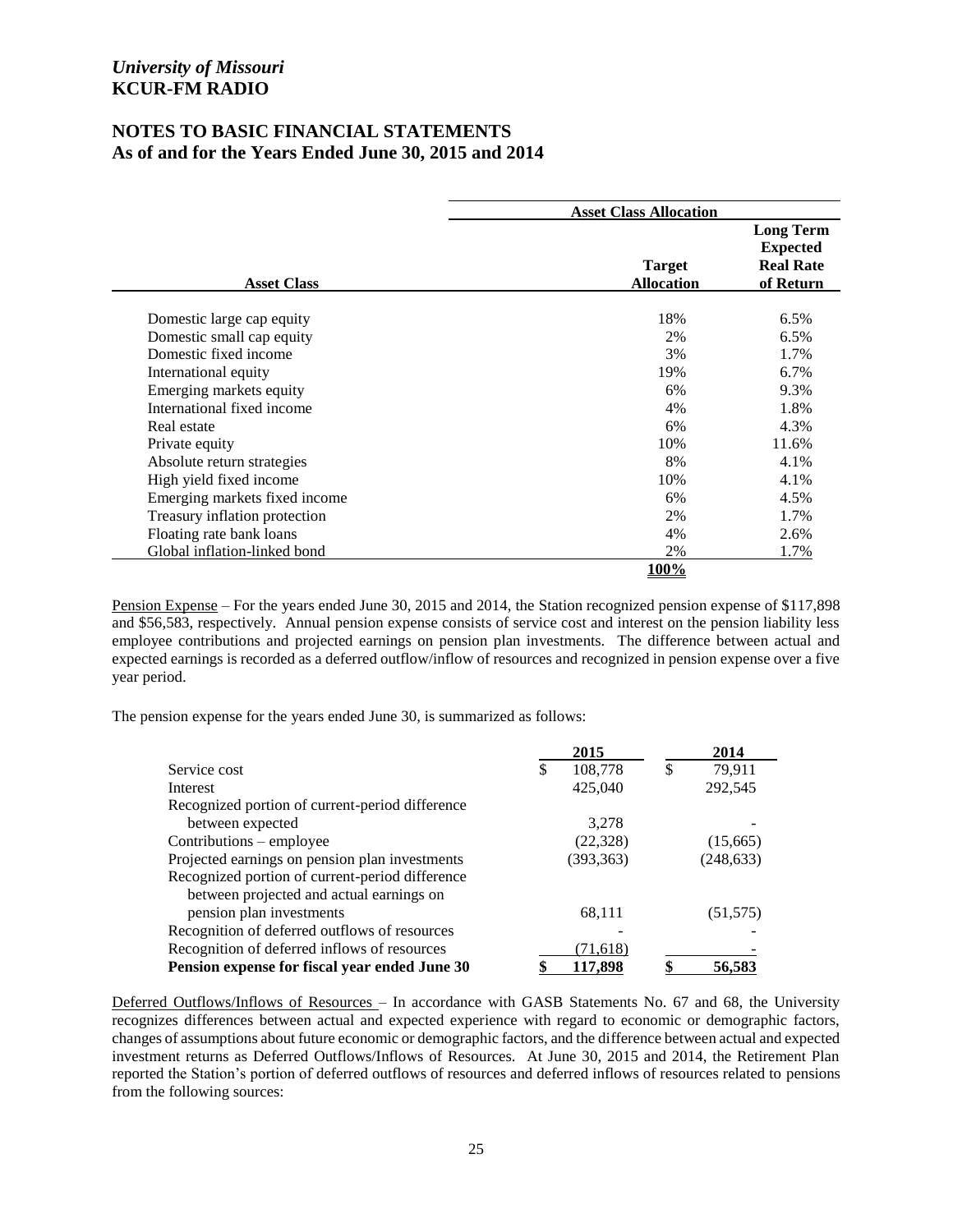|                                                         | <b>Deferred Outflows/Inflows of Resources Related to Pensions</b> |                  |  |  |  |
|---------------------------------------------------------|-------------------------------------------------------------------|------------------|--|--|--|
|                                                         | <b>Deferred</b>                                                   | <b>Deferred</b>  |  |  |  |
|                                                         | <b>Outflows of</b>                                                | Inflows of       |  |  |  |
|                                                         | <b>Resources</b>                                                  | <b>Resources</b> |  |  |  |
| As of June 30                                           | 2015                                                              | 2014             |  |  |  |
|                                                         |                                                                   |                  |  |  |  |
| Differences between expected and actual experience      | 17,107                                                            |                  |  |  |  |
| Changes of assumptions                                  | -                                                                 |                  |  |  |  |
| Changes of benefit terms                                |                                                                   |                  |  |  |  |
| Net difference between projected and actual earnings on |                                                                   |                  |  |  |  |
| pension plan investments                                | 57,589                                                            | 206,295          |  |  |  |
| Total                                                   | <u>74,696</u>                                                     | <u>206,295</u>   |  |  |  |

The University recognizes differences between actual and expected investment performance included in deferred outflows/inflows of resources on a straight-line basis over five years. Differences between expected and actual experience on actuarial assumptions are amortized over the average expected remaining service life of the University's employees. The following table summarizes the future recognition of these items:

| <b>Projected Recognition of Deferred Outflows/Inflows</b> |             |
|-----------------------------------------------------------|-------------|
| Year Ended June 30, 2015                                  | Recognition |
| 2016                                                      | (230)       |
| 2017                                                      | (230)       |
| 2018                                                      | (230)       |
| 2019                                                      | 71,388      |
| 2020                                                      | 3,278       |
| Therafter                                                 | 720         |

#### 11. OTHER POSTEMPLOYMENT BENEFITS

In addition to the pension benefits described in Note 10, the Station participates in the University's postemployment benefits plan. This plan provides postretirement medical, dental, life insurance, and long-term disability benefits to claimants who were vested in the University's retirement plan at the time their disability began and vested employees who retire from the University after attaining age 55 and before reaching age 60 with ten or more years of service, or who retire after attaining age 60 with five or more years of service. Section 172.300 of the Revised Statutes of Missouri gives the Board sole authority and discretion to determine the terms and conditions governing the postemployment benefits to which employees are entitled.

In June 2008, the University established an Other Post-Employment Benefits Trust Fund, the assets of which are irrevocable and legally protected from creditors and dedicated to providing postemployment benefits in accordance with terms of the plan. Postemployment benefits, other than long-term disability, were previously funded on a current basis and expenses were recorded on a pay-as-you-go basis. In fiscal years 2015 and 2014, the University contributed 44.0% and 41.9%, respectively, of the actuarially determined annual required contribution. The fiscal years 2015 and 2014 annual required contribution represented 5.3% and 5.4%, respectively, of annual covered payroll. The Station assumes no liability for postemployment benefits provided by the University other than its departmental charge for employee benefits.

Additional information is presented in the University's annual report, which can be obtained at the University of Missouri, 118 University Hall, Columbia, Missouri 65211.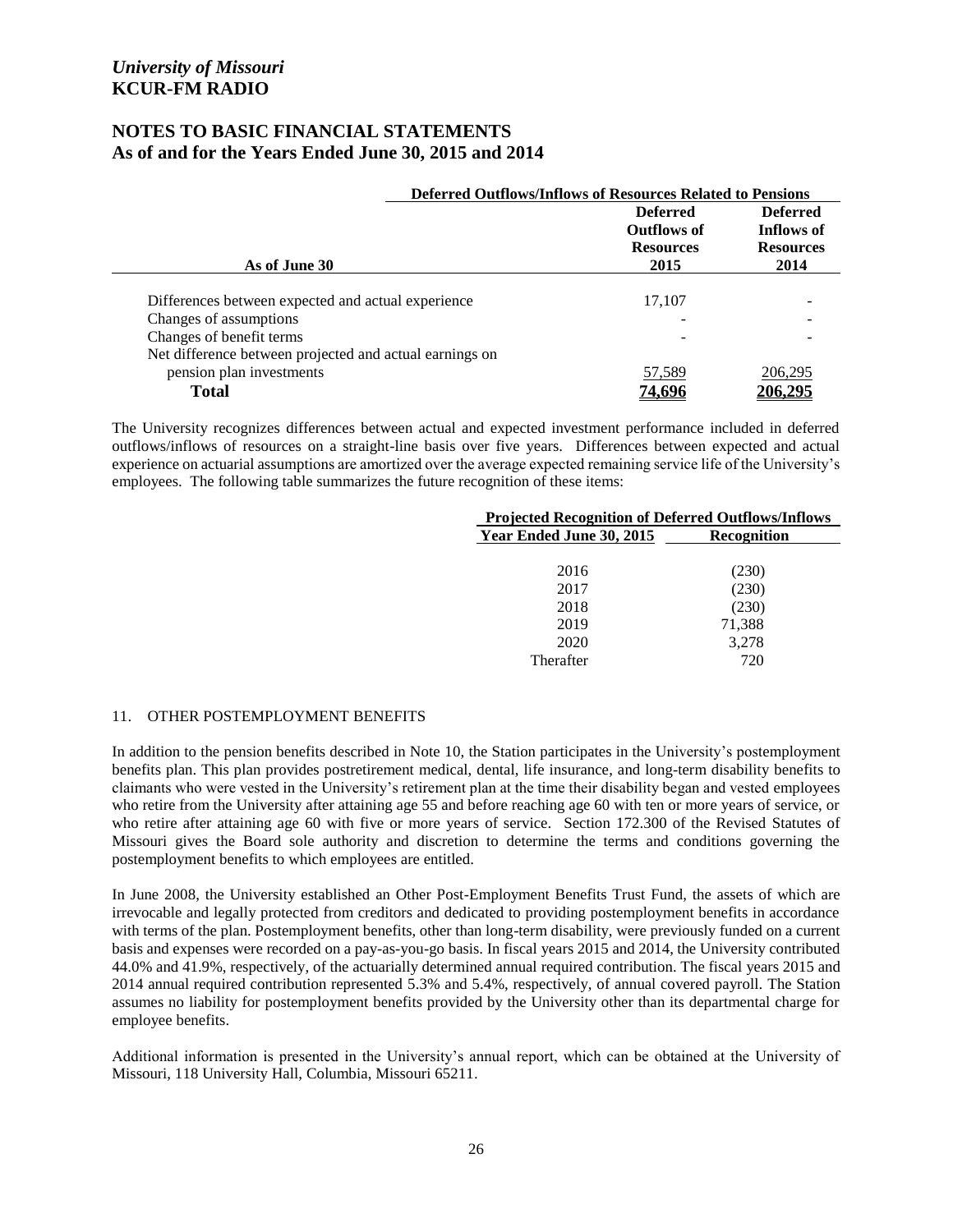# **NOTES TO BASIC FINANCIAL STATEMENTS As of and for the Years Ended June 30, 2015 and 2014**

#### 12. RECLASSIFICATION

Certain amounts in the prior year financial statements have been reclassified to conform to the current year financial statement presentation. There is no effect to total assets, liabilities, net position, revenues, or expenses.